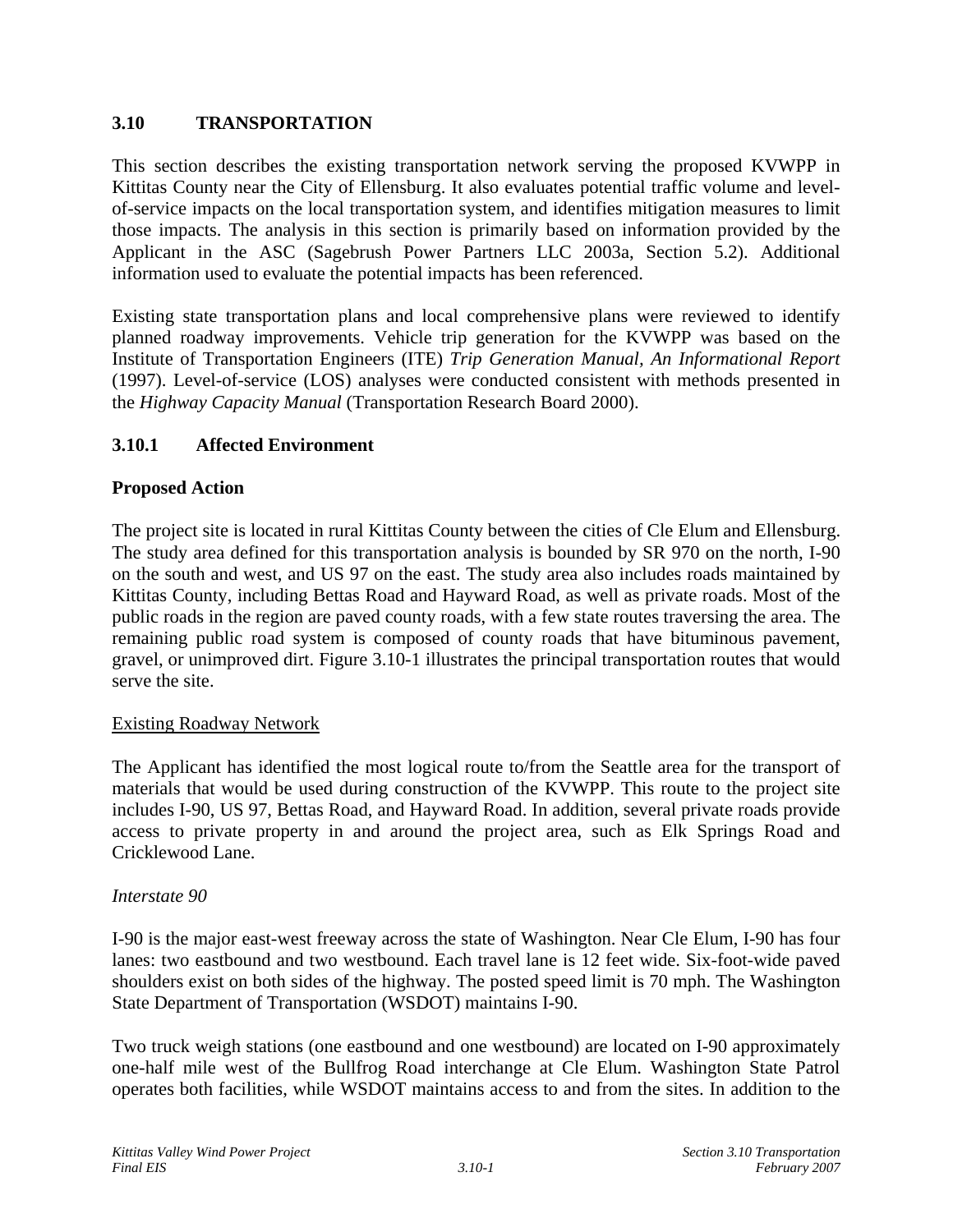truck weighing function, the westbound weigh station is used for checking and placing snow chains on trucks before they cross Snoqualmie Pass during winter months.

# *US 97*

US 97 (north of I-90) is a two-lane, north-south roadway with 4- to 8-foot-wide asphalt shoulders between I-90 and SR 970. The posted speeds range from 40 to 65 mph. According to the WSDOT road classification system, the majority of US 97 within the project area is classified as a rural-principal arterial. The section of US 97 immediately north of I-90 at Ellensburg is classified as an urban-principal arterial (WSDOT 2003a). The section of US 97 south of Bettas Road passes through rolling terrain that causes trucks to slow down frequently. US 97 provides access to and across Blewett Pass in the north.

# *Kittitas County Roads*

Kittitas County roads that would be used to access the KVWPP site include Bettas Road and Hayward Road, which branches off Bettas Road. These roads provide local access only. Bettas Road is a two-lane, north-south paved roadway that has posted speed limits of 35 mph and branches off US 97 at two locations approximately 10 and 13 miles north of the I-90 interchange. Hayward Road is a two-lane, north-south gravel road that branches off Bettas Road to the south. The southern portion of Hayward Road (approximate 3,000-foot segment between the North Branch Canal and SR 10) is unimproved and not accessible to emergency vehicles. Parking is not permitted along any of these roadways, with the exception of emergency parking.

# *Private Roads*

Some of the rural residences in and around the project area are accessed by private roads that branch off US 97. Because these are private, dead-end roads whose primary function is to provide access to abutting properties, the number of road users and corresponding volume of traffic are assumed to be relatively small.

Elk Springs Road is a private road that extends along the top of the ridge where turbine string H is proposed. It is gated at US 97 and accessible only to property owners with a key. Elk Springs Road is used to access approximately 35 residences and recreational properties at dispersed locations along the ridge and on the forested slopes that lie north of proposed turbine strings G and H in an area referred to as "Section 35." According to the Applicant, approximately five of the parcels in Section 35 have residences that are occupied on a full-time basis. Six of the parcels are used only on weekends, and nine are used occasionally (more than a few times a year, but less frequently than most weekends). The rest are used infrequently (a few times a year) (Sagebrush Power Partners LLC 2003a, Section 5.1.4.3.2).

Cricklewood Lane extends from US 97 into the canyon between the ridges where turbine strings I and J are proposed. Cricklewood Lane is not gated in the area from US 97 to the Bonneville transmission line corridor, but north of this area access is restricted by a locked gate. There are 11 residences along Cricklewood Lane.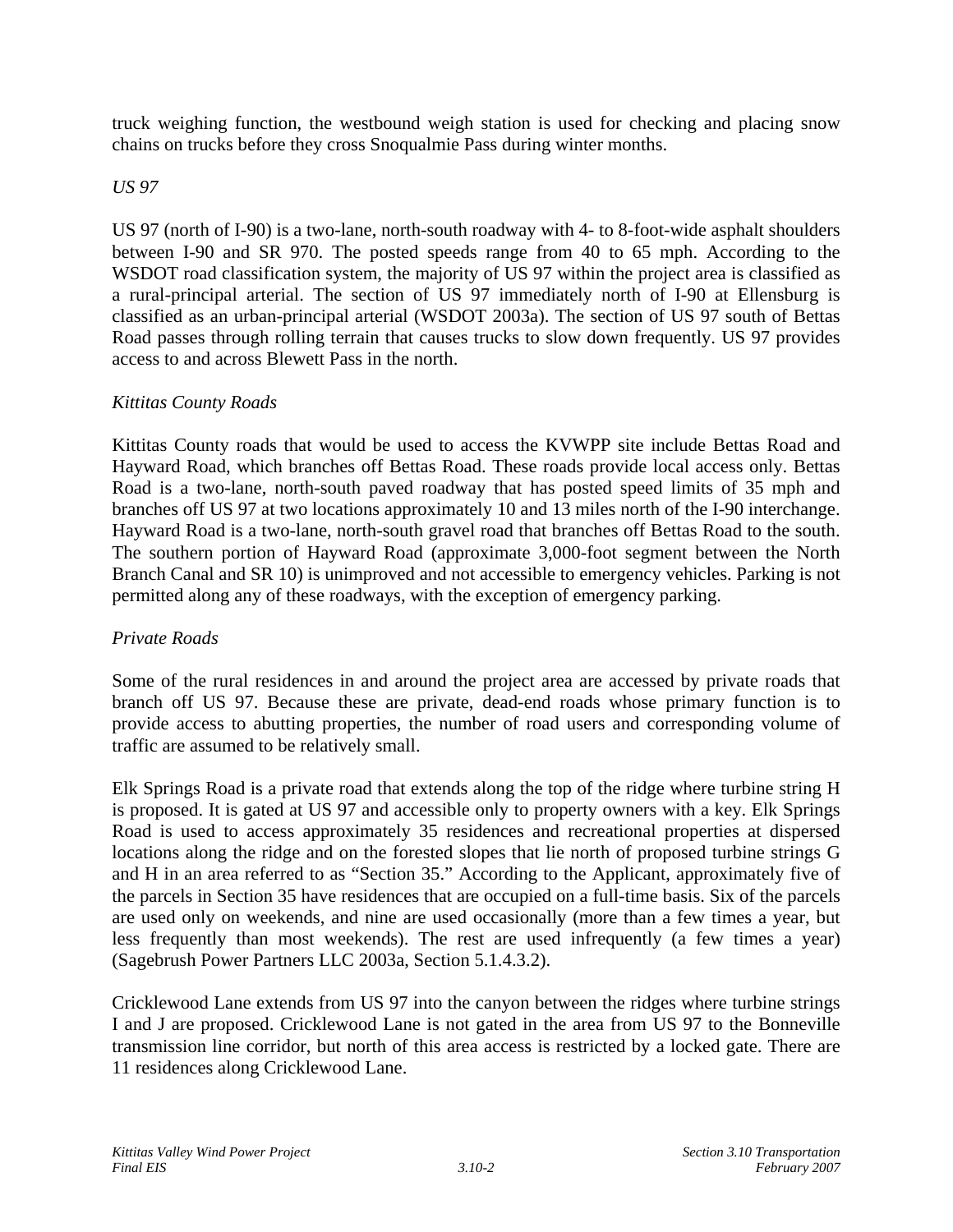Figure 3.10-1: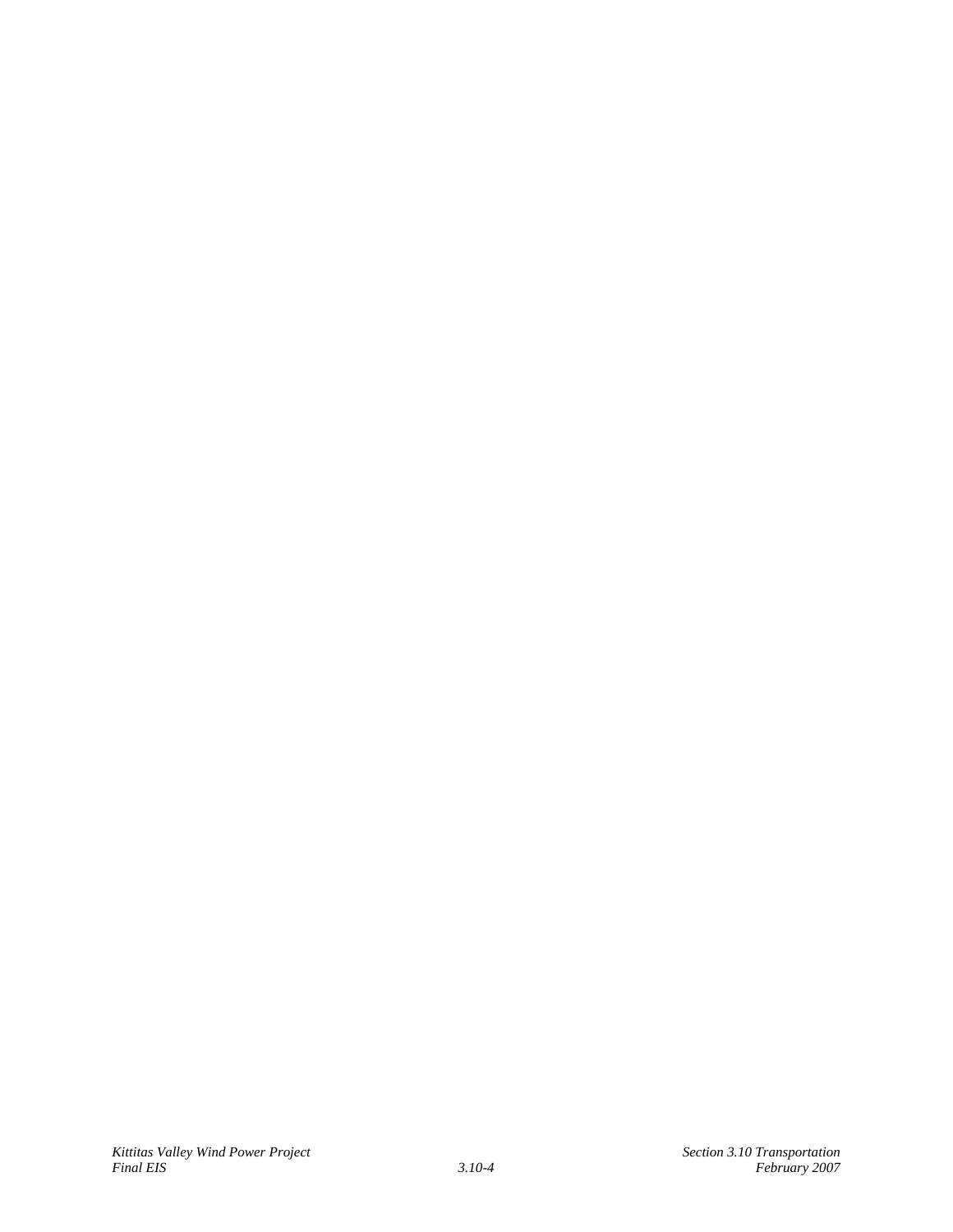### Traffic Patterns and Volumes

Table 3.10-1 shows the average daily traffic (ADT) volumes on roadways in the project area between 1997 and 2001. Volumes for 2001 are shown in Figure 3.10-1. These volumes are based on available traffic data from WSDOT. US 97 volumes vary from a predominantly urban setting near I-90 to a more rural setting in the vicinity of Bettas Road. Therefore, traffic was analyzed in two different sections where data were available from WSDOT. The first 2-mile section is immediately north of I-90 (referred to as US 97, north of I-90). The second 2-mile section is south of Bettas Road (referred to as US 97, south of Bettas Road).

**Table 3.10-1: Average Daily Traffic Volumes and Estimated Percentage of Trucks** 

| Roadway                               | <b>1997 ADT</b> | <b>1998 ADT</b> | <b>1999 ADT</b> | <b>2000 ADT</b> | <b>2001 ADT</b> | <b>Estimated %</b><br><b>Trucks</b> |
|---------------------------------------|-----------------|-----------------|-----------------|-----------------|-----------------|-------------------------------------|
| I-90 (west of US 97)                  | 22,000          | 23,000          | $23,000^1$      | $22,000^1$      | 22,000          | 20                                  |
| US 97 (north of $I-90$ ) <sup>2</sup> | 2,500           | 2,600           | 2,800           | 2,800           | 2,800           | N/A                                 |
| US 97 (south of Bettas Rd.)           | 2,000           | 2,100           | 2,200           | 2,200           | 2,200           | 26                                  |
| <b>Bettas Road</b>                    | N/A             | N/A             | 43              | 36              | 26              | N/A                                 |
| Hayward Road                          | N/A             | N/A             | N/A             | 29              | $24^{3}$        | N/A                                 |

Sources: WSDOT 2000, 2001; Spurlock, pers. comm., 2002.

 $N/A = Not available.$ 

1 1999 and 2000 ADT for I-90 estimated.

2 The traffic count for this portion of US 97 was taken at MP 134.18; the road is classified as urban in this location (WSDOT 2003a).

3 2001 ADT for Hayward Road is estimated.

# Roadway Limitations

The Kittitas County road network would provide the primary public routes for construction of the KVWPP. All new road construction in the county must be done in accordance with the current edition of WSDOT's *Standard Specifications for Road & Bridge Construction*. Kittitas County road standards state the minimum requirements for road construction in the county. According to RCW 46.44.041, the maximum legal load on state highways is 105,500 pounds. Kittitas County has adopted the state's schedules of permits and fees for overweight vehicles as set forth in RCW 46.44 for all county roads (Kittitas County 1997b).

On I-90, the route most likely to be used by construction vehicles, the Cle Elum River Bridge at milepost (MP) 80.79 has a height restriction of 16 feet 6 inches in the center lane and 14 feet 8 inches to 15 feet in the westbound outside lane. In addition, there is a vertical height restriction on I-90 at Exit 62 approximately 8 miles east of Snoqualmie Pass. Loads over the legal height (14 feet) must exit at the eastbound ramp and reenter via the eastbound on-ramp (WSDOT 2003a).

# Existing Roadway Levels-of-Service

LOS is a qualitative measure describing operational conditions in a traffic stream, and motorists' or passengers' perceptions of those conditions. It generally describes traffic conditions in terms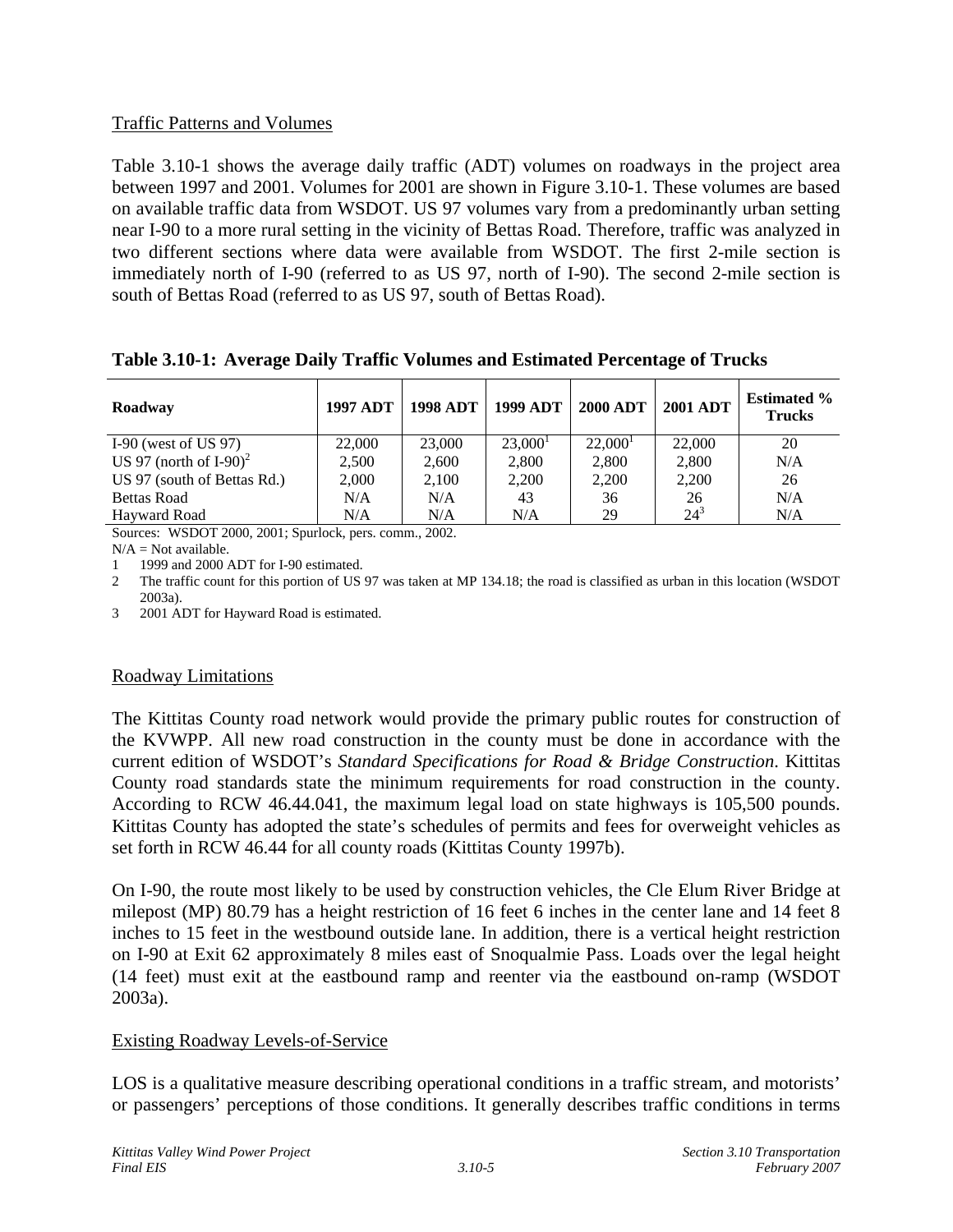of speed and travel time, freedom to maneuver, traffic interruptions, comfort, convenience, and safety. There are six LOS classifications, each given a letter designation from A to F. LOS A represents the best operating conditions and LOS F represents the worst.

Kittitas County's LOS standards are contained in its Comprehensive Plan. Transportation GPO No. 4.26 addresses the issue of LOS. GPO 4.26 states, "Kittitas County shall utilize the HCM (Highway Capacity Manual) methodology to measure the effectiveness of the arterial system at arterial intersections by evaluating all arterial/arterial intersections (including state highways) to identify existing service levels and by developing a transportation model to evaluate the impacts of future land use alternatives on arterial or arterial intersections. Intersections that fall below level of service C in rural areas and D in urban areas shall be considered deficient" (Kittitas County 2002a).

Table 3.10-2 summarizes the existing roadway traffic conditions in the project vicinity and includes existing roadway classification, number of lanes, daily volume, design capacity, peakhour volume, and LOS.

LOS was determined on the basis of the most current Highway Capacity Manual (Transportation Research Board 2000). Daily volumes (ADT) were used to analyze traffic conditions and determine the LOS along roadway segments. Intersection analyses were not performed because peak-hour turning movement counts were not collected. The daily volumes shown in Table 3.10- 2 represent the estimated 2001 ADTs in both directions of travel. Available daily volumes were obtained from WSDOT and Kittitas County. These were used to estimate missing volumes and peak-hour volumes, which were assumed to be 10% of the daily volumes.

| Roadway                     | <b>Classification</b>    | No. of<br><b>Lanes</b> | Average<br>Daily<br>Volume | <b>Hourly</b><br><b>Design</b><br>Capacity | <b>PM</b><br>Peak-<br>Hour<br>Volume <sup>2</sup> | PM<br>Peak-<br>Hour<br><b>LOS</b> |
|-----------------------------|--------------------------|------------------------|----------------------------|--------------------------------------------|---------------------------------------------------|-----------------------------------|
| I-90 (west of US $97$ )     | Rural-Interstate         |                        | 22,000                     | 6,020                                      | 2,200                                             | B                                 |
| US 97 (north of $I-90$ )    | Urban-Principal Arterial | 2                      | 2,800                      | 2,800                                      | 280                                               | C                                 |
| US 97 (south of Bettas Rd.) | Rural-Principal Arterial |                        | 2.200                      | 2,800                                      | 220                                               | C                                 |
| <b>Bettas Road</b>          | <b>County Road</b>       | ◠                      | 26                         | 2,800                                      | 3                                                 | A                                 |
| <b>Havward Road</b>         | <b>County Road</b>       |                        | 24                         | 2,800                                      | 3                                                 | A                                 |

| Table 3.10-2: 2001 Conditions of Affected Roadways |  |  |  |  |
|----------------------------------------------------|--|--|--|--|
|----------------------------------------------------|--|--|--|--|

Source: Sagebrush Power Partners LLC 2003a.

1 Maximum number of vehicles per hour in both directions for LOS E.

2 Peak-hour volumes estimated at 10% of ADT.

To determine the LOS for selected roadways in the study area, daily traffic capacity was determined by estimating capacities obtained from the Highway Capacity Manual. Daily traffic volumes were compared to these capacities to determine volume-to-capacity ratios. These ratios were used to calculate the existing LOS. The LOS definitions are presented in Appendix C. Included are definitions for freeways, urban streets, and two-lane rural highways. The freeway and two-lane rural highway LOS definitions are most applicable to the KVWPP.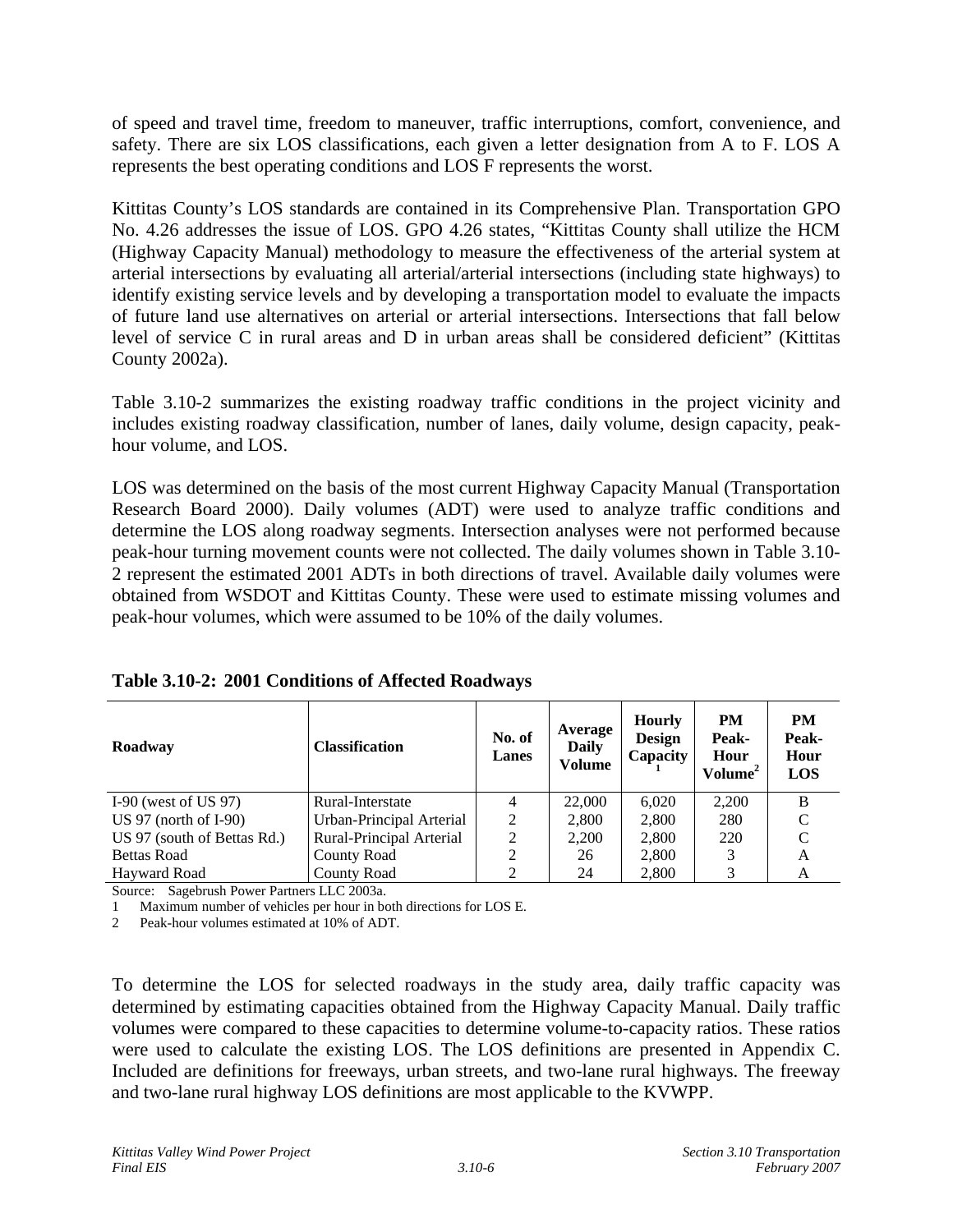The existing LOS for roadways surrounding the project site is LOS C or better, which represents generally smooth traffic conditions. Under these conditions, individual users feel unrestricted by the presence of others in the traffic stream.

### Accident Rates

Accidents are generally expressed in terms of accident rate, where accident occurrence is indexed to the amount of traffic using a given roadway. For roadway segments, accident rates are computed as the number of accidents per million vehicle-miles (MVM) of travel. Table 3.10-3 shows an estimated number of accidents for selected roadways in the project area based on 1996 (the most recent year for which accident data are available) average daily traffic volumes and multi-year accident rates.

|         | Length          |        | <b>Accident Rate</b> |                                   | 1996 | 2001   |                                  |  |
|---------|-----------------|--------|----------------------|-----------------------------------|------|--------|----------------------------------|--|
| Roadway | <b>Milepost</b> | (mile) | (accidents/MVM)      | ADT<br>No. of<br><b>Accidents</b> |      | ADT    | No. of<br>Accidents <sup>2</sup> |  |
| I-90    | 106.06          | 3.28   | 0.80                 | 20,000                            | 26   | 22,000 | 29                               |  |
| US 97   | 135.38          | 14.31  | 0.60                 | 2,250                             |      | 2,800  |                                  |  |

# **Table 3.10-3: Accident Rates and Numbers, 1996 and 2001**

Source: WSDOT 1996

1 1996 Multi-year accident rate. Rate is based on 1994-1996 data.

2 Estimated, based on 1996 accident rate.

The 1996 accident data indicate an average statewide accident rate of 1.48 accidents per MVM for the type of roadway corresponding to the rural portion of US 97 (rural-principal arterial). The average statewide accident rate is higher than the accident rate of these roads (0.60 accidents per MVM for US 97). Similarly, the statewide average accident rate for a rural interstate roadway is 0.86, which is higher than the accident rate for I-90 (0.80 accidents per MVM). WSDOT records indicate that two accidents have occurred at the intersection of US 97 and Bettas Road at MP 144.73 (a "T" intersection) in the last seven years (WSDOT 2003b).

#### Future Plans and Projects

Kittitas County Department of Public Works currently has no construction projects planned for county roads in the project area through 2012. WSDOT noted a single project that may affect roads in the project area: the centerline rumble strip on US 97 will be replaced from SR 10 to US Highway 2 during the period of April to June 2007 (Potter 2006).

# Local Comprehensive Transportation Plans

There are currently no plans for major improvements to the transportation system in Kittitas County.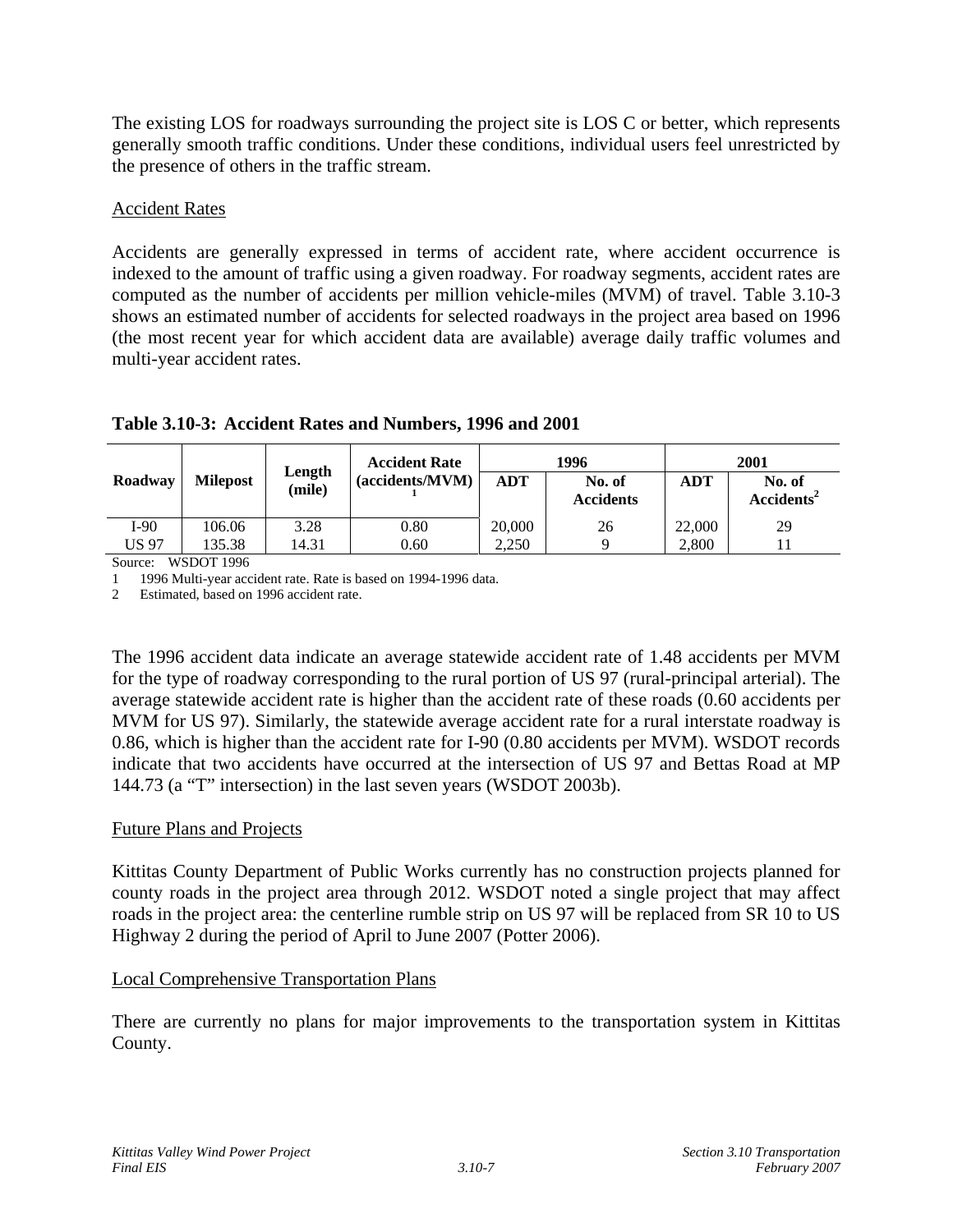#### Pedestrian/Bicycle Facilities

Within Kittitas County, I-90 and US 97 are identified for bicycle use on the Washington Bicycle Map. Kittitas County Code 12.10 states that all roadway improvements shall include pedestrian access as part of the design unless otherwise approved by the County. There are currently no planned roadway improvements and no planned pedestrian or bicycle facilities on the roadways near the project site.

#### Public Transportation

Kittitas County is primarily a rural county where the need for public transportation in or near its towns is not a high priority. The cities of Cle Elum and Ellensburg in the project vicinity currently do not have public transit systems. However, there is an accessible/special needs transportation program provided by the Kittitas County Action Council for citizens. Greyhound bus service is the primary form of public transit between cities such as Cle Elum and Ellensburg.

#### Air Traffic

No regional or municipal airports are in the project vicinity. The closest airport is the Kittitas County Airport (Bowers Field) near Ellensburg, approximately 12 miles to the southeast. The Ellensburg airport does not have scheduled air service and is limited to private and charter plane service. Small planes may use private runways at ranches or farms in the project area; however, the frequency of this type of use is unknown. The closest private landing strip in the project vicinity is a little over 1 mile due east of proposed turbine string J and west of Green Canyon Road.

#### Rail Traffic

Burlington Northern operates an active main line between Auburn and the Tri-Cities over Stampede Pass. The main line passes through Ellensburg. Portions of the line were inactive until 1996, when the pass portion reopened to freight traffic. Approximately 4 to 10 trains traverse the route daily.

#### Waterborne Traffic

Over 100 miles southeast of the project site, the Ports of Pasco, Benton, and Kennewick are located on the Columbia River. Grain is the major commodity using barge transportation on this stretch of the river.

#### **Offsite Alternatives**

#### Alternative 1: Swauk Valley Ranch

Major roadways in the area include SR 970, SR 10, and I-90. Several roads maintained by Kittitas County, as well as private roads, are located in the project area. A series of rough access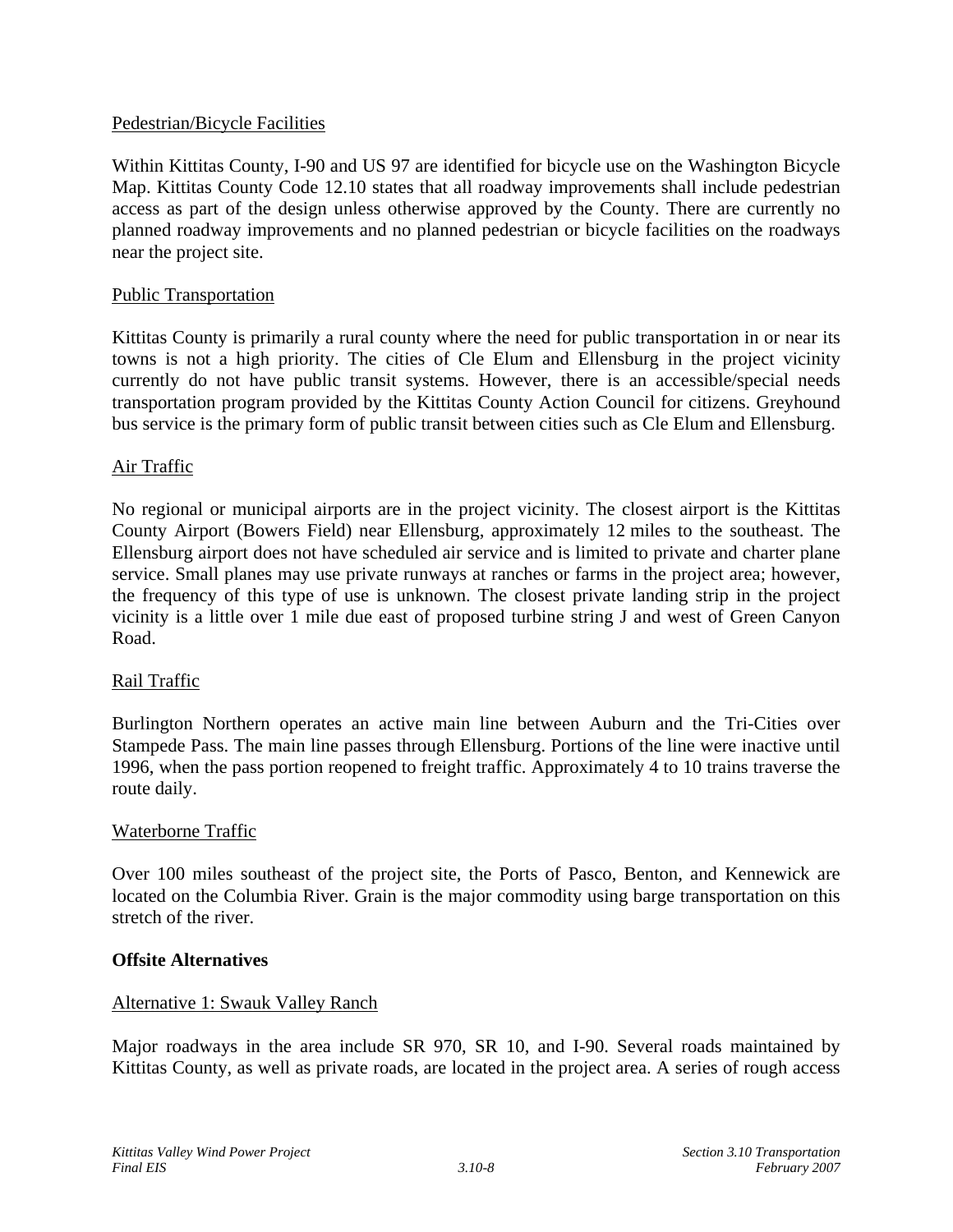roads cross the site. Existing LOS and accident rates have not been calculated for this alternative but would be similar to those described for the Springwood Ranch alternative (see below).

Given the proximity of the Swauk Valley Ranch alternative to the KVWPP (within the same county and general area), roadway limitations, local comprehensive travel plans, public transportation, air traffic, rail traffic, and waterborne traffic would all be similar to the KVWPP.

#### Alternative 2: Springwood Ranch

I-90, SR 10, Thorp Prairie Road, and the Thorp Highway serve the Springwood Ranch area. Primary access to the site would be from I-90 at the Elk Heights interchange at Milepost 94. The Elk Heights interchange provides access to Thorp Prairie Road, which is adjacent to the west side of the site, and Taneum Road, immediately south of the site. Existing traffic volumes at the interchange are extremely low. The intersection of Elk Heights Road and Thorp Prairie Road, adjacent to the intersection, is estimated to serve approximately 10 vehicles during the PM peak hour. Neither existing LOS or accident rates have been calculated for this alternative, although existing LOS and accident rates are expected to be as described for the Kittitas Valley site for I-90. LOS is expected to be high and accident rates are expected to be low on local roads in the project area due to low traffic volumes.

Stop signs are the traffic controls at the I-90 ramps for Elk Heights Road. A stop sign is also located at the intersection of Thorp Prairie Road and Elk Heights Road. The roads adjacent to Springwood Ranch serve existing farms and ranches. Counts taken in 1999 indicate that traffic volumes at these intersections are very low, with weekday afternoon volumes of five or fewer vehicles (Kittitas County 1999), and conditions have not changed significantly in the past few years.

The eastern edge of the Springwood Ranch site is located 8 miles northwest of Bowers Field. The project site underlies low-altitude airways used by aircraft flying over Kittitas County. Aircraft traveling to and from Bowers Field under instrument flight rules typically would not fly over or near the Springwood Ranch site. The Cle Elum Municipal Airport and DeVere Field are located approximately 7 miles and 5 miles (respectively) from the northwestern corner of the Springwood Ranch site. Any protected airspace would not overlap with the Springwood Ranch project area.

Given the proximity of the Springwood Ranch alternative to the KVWPP (within the same county and general area), roadway limitations, local comprehensive travel plans, public transportation, air traffic, rail traffic, and waterborne traffic would all be similar to the KVWPP.

# **3.10.2 Impacts**

#### **Proposed Action**

This section evaluates potential transportation impacts that could result from the proposed project. It summarizes vehicle trip generation associated with construction and operation of the KVWPP. Potential impacts on traffic volumes are evaluated for key roadways that would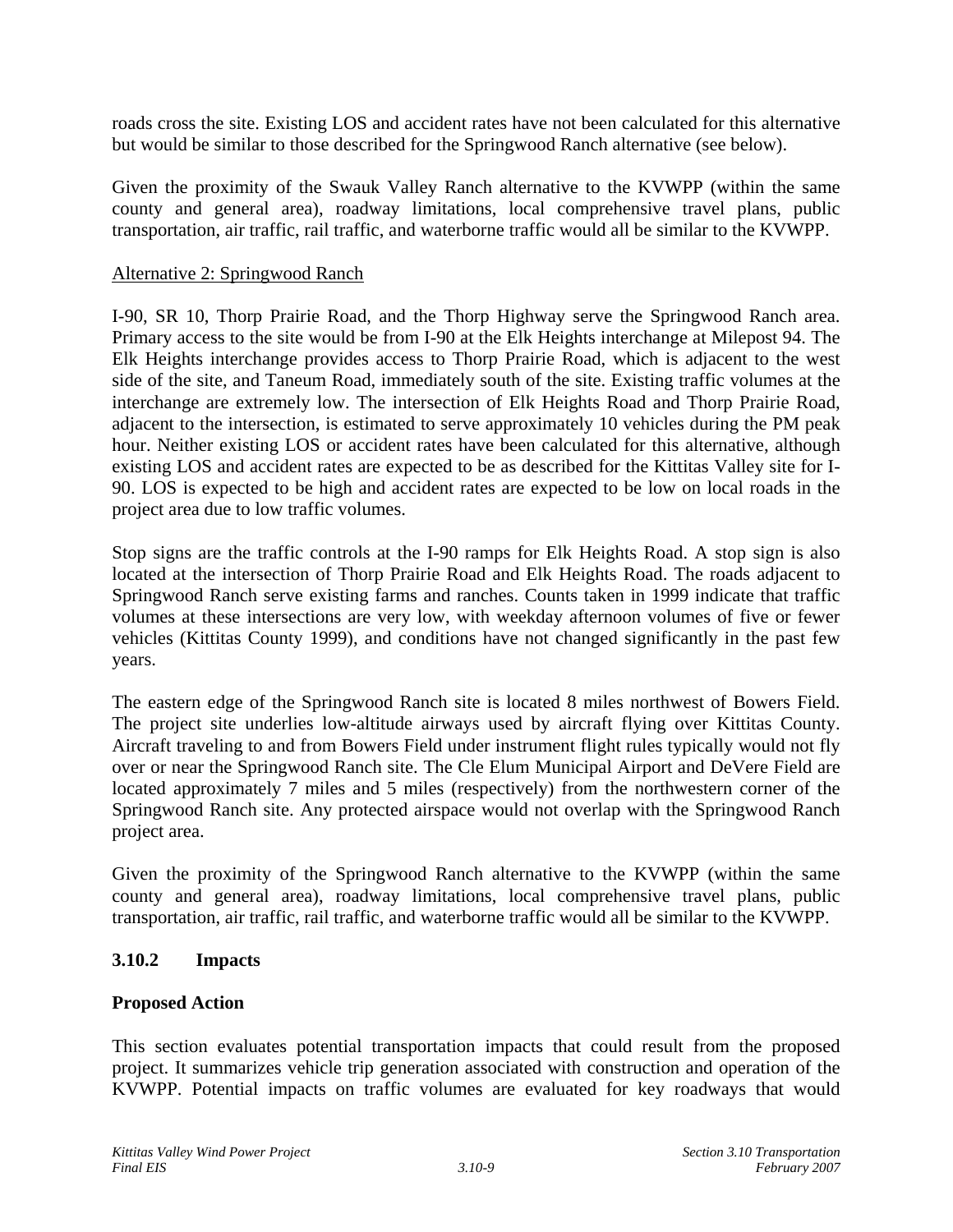provide primary access to the project site. LOS analyses were conducted for 2004 (construction, operation, and maintenance impacts) and 2030 (operations and maintenance impacts).

Direct impacts would occur if predicted traffic levels exceed applicable LOS standards. Other types of direct transportation impacts include the potential for the project to exceed legal roadway load and weight limits, accident or navigational hazards (for both motorists and aviators), and degradation of roadway conditions. For the proposed project, the primary concern is the potential transportation-related impacts attributable to vehicle trips (both trucks and automobiles). These trips would be associated with construction, operations and maintenance, and decommissioning of the various project elements, including the wind turbines and meteorological towers, existing and new gravel access roads, additional power lines, and the proposed O&M facility and substations. Potential aviation hazards would be specifically associated with the proposed turbine and meteorological towers. Indirect impacts are not anticipated because the project is not expected to substantially induce regional growth to the extent that would result in significant changes to offsite traffic. Table 3.10-4 summarizes potential transportation impacts under the three proposed action scenarios.

#### Construction Impacts

# *Traffic*

Project construction would take approximately one year. It is anticipated that most of the employees would travel to the site from within a 75-mile radius.

The roadway network discussed above would be the primary roadways used by construction vehicles traveling to and from the project site. US 97, the primary access route to the site, would likely receive the greatest impact from construction vehicles and workers. It is anticipated that the majority of the construction workforce traffic would originate in Ellensburg and Yakima. Even if the majority of employees came from outside Kittitas and Yakima counties (as is assumed in the socioeconomic analysis), these workers would probably temporarily relocate to the project vicinity, and therefore would travel on the same roads as local residents. Employees coming from Ellensburg would travel north on US 97 to the junction with Bettas Road, where workers would disperse to the various construction locations at the project site. Employees from Yakima would most likely travel north on I-82, then west on I-90 to US 97, and continue northbound on US 97 to Bettas Road. These are the shortest and most direct routes from the major urban areas within a 75-mile radius.

The wind turbines, towers, transformers, and other large equipment would be transported to the site using a semi-truck and lowboy transporter designed for heavy loads (i.e., multiple axles). The trucks would deliver the equipment to the project site. During the peak construction month, there would be an onsite workforce of about 160 workers. The average workforce over the entire construction period would be about 75 workers.

Estimated construction vehicle trips generated are presented in Table 3.10-5. Because the project is now capped at 65 turbines, the total number of trips will not depend significantly on the turbine size selected.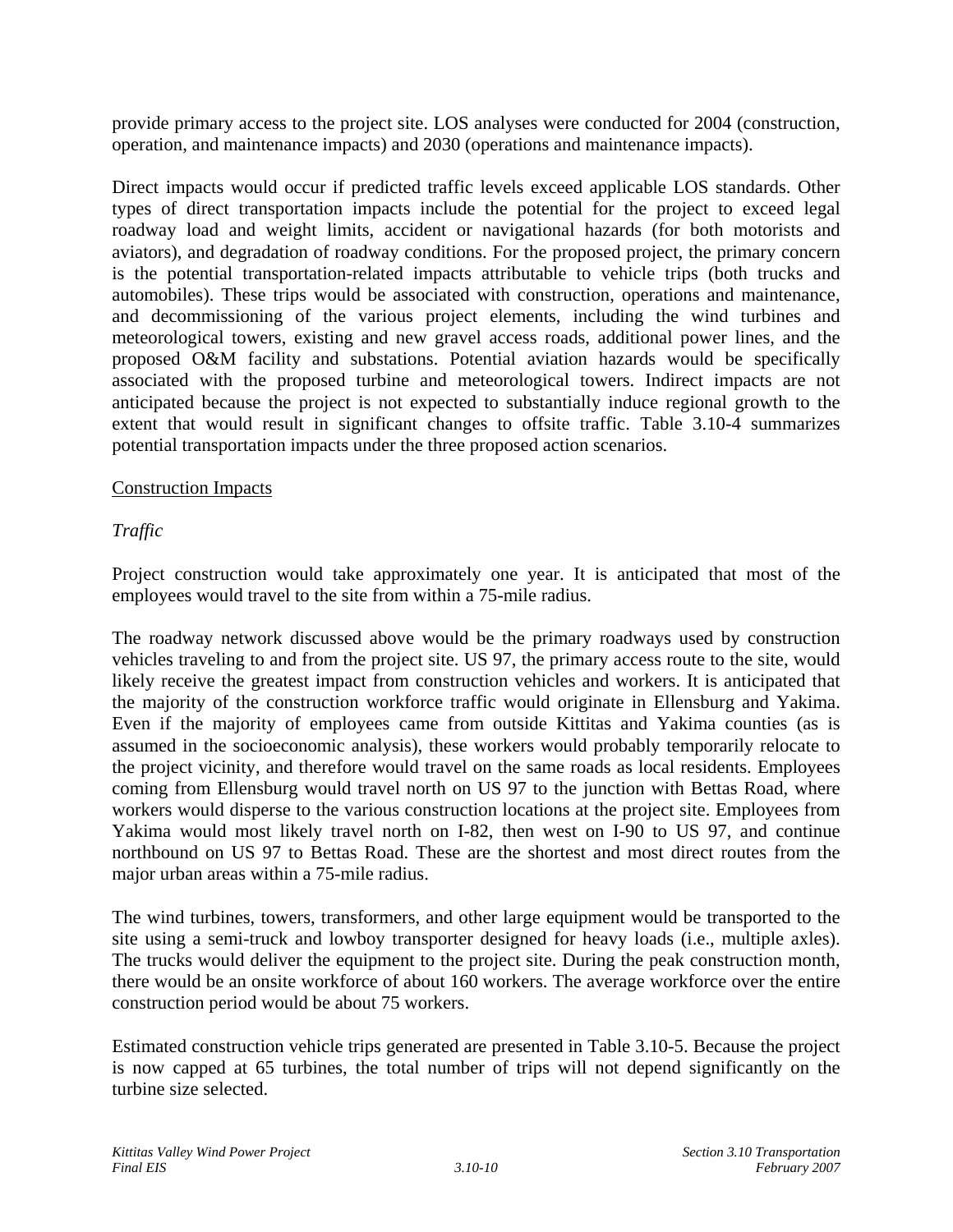|                                           | 330 or 410-foot Turbine Scenario                                                                                                                                                             | <b>410-foot Turbine Scenario</b>                                                                                                                                                             |
|-------------------------------------------|----------------------------------------------------------------------------------------------------------------------------------------------------------------------------------------------|----------------------------------------------------------------------------------------------------------------------------------------------------------------------------------------------|
| <b>Construction Impacts</b>               |                                                                                                                                                                                              |                                                                                                                                                                                              |
| Construction trips                        | 636 daily trips                                                                                                                                                                              | 636 daily trips                                                                                                                                                                              |
| Parking requirements                      | Approx. 2 acres                                                                                                                                                                              | Same as 330-foot turbine scenario                                                                                                                                                            |
| Hazardous materials transport             | Diesel fuel and gasoline required for<br>mobile construction equipment                                                                                                                       | Same as 330-foot turbine scenario                                                                                                                                                            |
| Roadway limitations                       | Trucks could exceed legal load and<br>weight limits                                                                                                                                          | Greater than 330-foot turbine<br>scenario because of larger number of<br>trucks                                                                                                              |
| Roadway<br>navigation hazards             | Increased risk of accidents                                                                                                                                                                  | Greater than 330-foot turbine<br>scenario because of larger number of<br>trucks                                                                                                              |
| <b>Aviation hazards</b>                   | FAA determined no hazard to air<br>navigation from construction<br>equipment                                                                                                                 | Same as 330-foot turbine scenario                                                                                                                                                            |
| <b>Operations and Maintenance Impacts</b> |                                                                                                                                                                                              |                                                                                                                                                                                              |
| Operational trips                         | 28 daily trips                                                                                                                                                                               | Same as 330-foot turbine scenario                                                                                                                                                            |
| Parking requirements                      | Up to approx. 20 spaces                                                                                                                                                                      | Same as 330-foot turbine scenario                                                                                                                                                            |
| Hazardous materials<br>transport          | No adverse effect                                                                                                                                                                            | Same as 330-foot turbine scenario                                                                                                                                                            |
| Road limitations                          | No effect anticipated                                                                                                                                                                        | Same as 330-foot turbine scenario                                                                                                                                                            |
| Road navigation hazards                   | Potential for accidents at US<br>97/Bettas Road                                                                                                                                              | Same as 330-foot turbine scenario                                                                                                                                                            |
| <b>Aviation hazards</b>                   | FAA determined no hazard to air<br>navigation from turbine towers                                                                                                                            | Additional notice to FAA required<br>due to different turbine configuration                                                                                                                  |
| Road maintenance and public access        | 26 miles (67 acres) of roadway                                                                                                                                                               | 26 miles (95 acres) of roadway                                                                                                                                                               |
| requirements                              | footprint to maintain                                                                                                                                                                        | footprint to maintain                                                                                                                                                                        |
| Tourism-induced traffic                   | Unknown                                                                                                                                                                                      | Unknown                                                                                                                                                                                      |
| <b>Decommissioning Impacts</b>            |                                                                                                                                                                                              |                                                                                                                                                                                              |
|                                           | Similar to those described for<br>construction. However, assuming<br>that roadways would remain in place,<br>the resulting workforce and<br>corresponding vehicle trips would be<br>smaller. | Similar to those described for<br>construction. However, assuming<br>that roadways would remain in place,<br>the resulting workforce and<br>corresponding vehicle trips would be<br>smaller. |

# **Table 3.10-4: Summary of Potential Transportation Impacts of the Proposed Action**

Source: Sagebrush Power Partners LLC 2003a, c, f; Brown 2006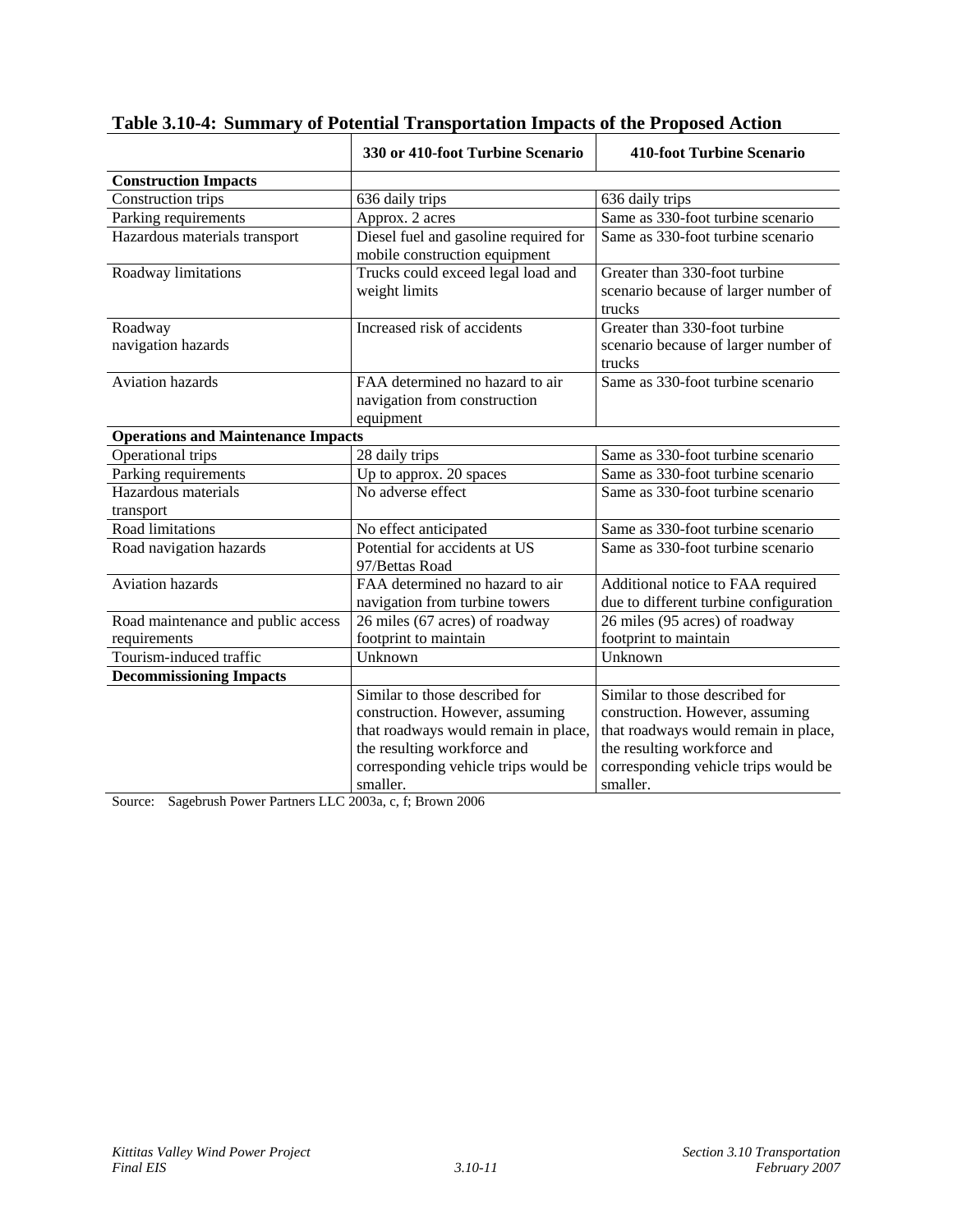|                                           | 330-foot High Turbine Scenario | 410-foot High Turbine Scenario |
|-------------------------------------------|--------------------------------|--------------------------------|
| <b>Employee Traffic</b>                   |                                |                                |
| Daily trips <sup>1</sup>                  | 320                            | 320                            |
| PM peak-hour trips                        | 160                            | 160                            |
| <b>Light Duty Delivery Trucks</b>         |                                |                                |
| Daily trips                               | 40                             | 40                             |
| PM peak-hour trips                        | 20                             | 20                             |
| <b>Heavy Duty Truck Trips<sup>2</sup></b> |                                |                                |
| Total truck trips                         | 24,878                         | 24,878                         |
| Daily truck trips <sup>3</sup>            | 276                            | 276                            |
| PM peak-hour trips                        | 131                            | 149                            |
| <b>Total Construction Trips</b>           |                                |                                |
| Daily trips                               | 636                            | 636                            |
| PM peak-hour trips                        | 311                            | 329                            |

#### **Table 3.10-5: Construction Trip Generation**

Source: Sagebrush Power Partners LLC 2003a, f.

1 Assumes no worker carpooling.

2 Assumes offsite import of gravel from a location(s) south of the immediate project area.

3 Assumes 180 workdays over a nine-month construction period at 20 workdays per month.

During the peak construction period, employees would generate approximately 320 daily trips, 160 of which would occur during the evening peak hour. (The trip estimate does not include any reduction from carpooling.) In addition to worker traffic, there would be an estimated 20 light duty delivery trucks during the peak of the construction period, resulting in 40 daily trips. Therefore, the total number of vehicles during the construction peak would be 180 (160 vehicles for worker traffic and 20 vehicles for light duty delivery). This number would be the same under all three proposed action scenarios.

Construction-related traffic would consist of deliveries of project equipment and construction materials (such as concrete and steel) by truck. Truck deliveries are anticipated to occur between 8 a.m. and 4:30 p.m. on weekdays. These truck deliveries would include:

- Major equipment (e.g., tower sections, nacelles, blades);
- Gravel for site access roads, O&M facility area, and substation;
- Water trucks to wet the road during compaction and for dust control;
- Construction equipment delivery and pickup;
- Concrete and reinforcing steel;
- Mechanical equipment;
- Electrical equipment and material (transformers, cable, etc.);
- Miscellaneous steel, roofing, and siding;
- Construction consumables: and
- Contractor mobilization and demobilization.

For purposes of estimating trip generation, the most conservative scenario assumes construction of the larger 410-foot turbines. The reason for this assumption is that for wind turbines larger than 1.5 MW in size, more gravel trucks would be required to construct 34-foot-wide roads to allow for the safe passage of larger cranes. Approximately 24,878 heavy duty truck deliveries are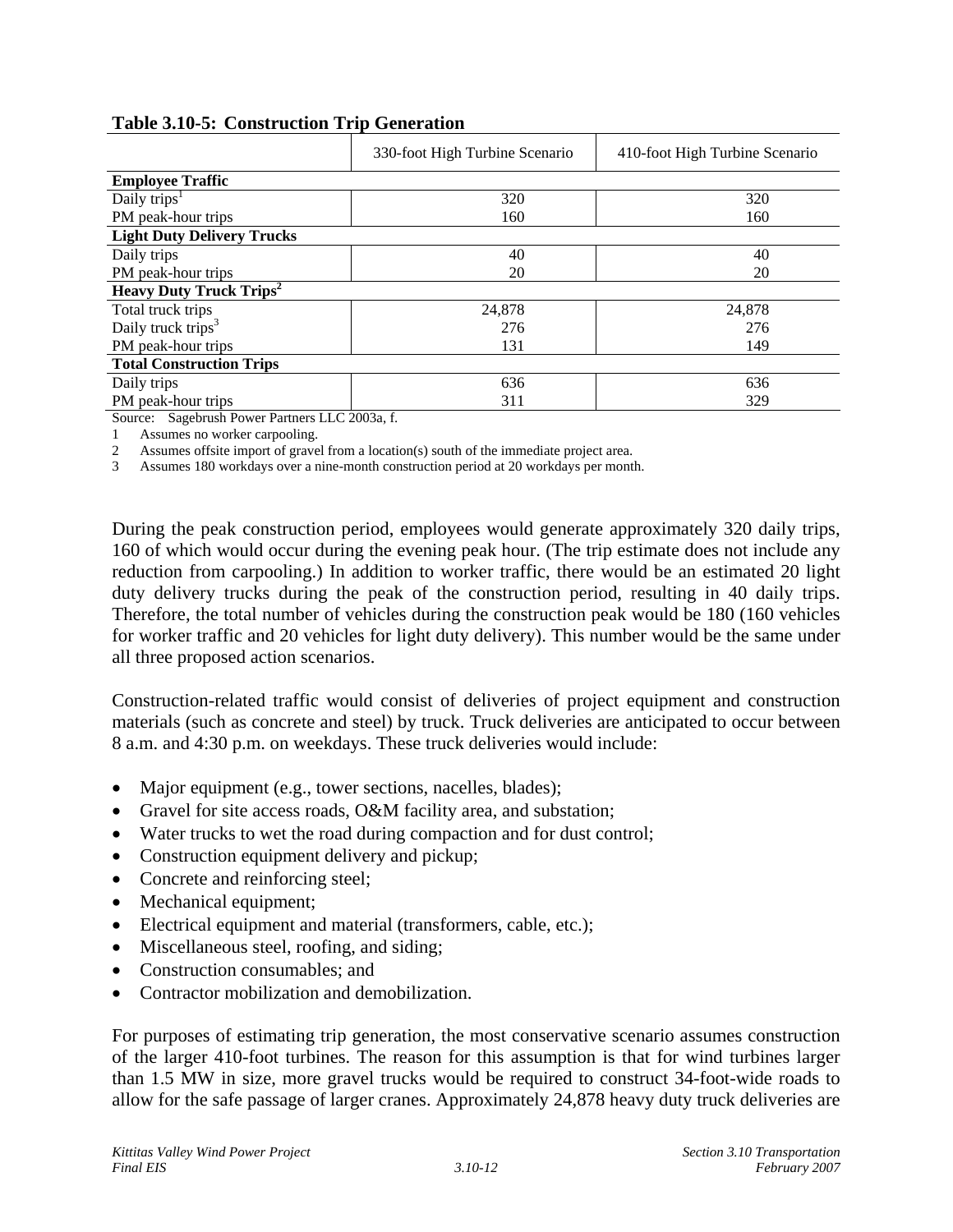expected during the construction period. (This assumes that gravel for site construction must be brought to the project from an offsite source in or around Ellensburg or from another location(s) south of the project area.) Assuming 180 work days (nine months at 20 workdays per month), this would result in 276 daily heavy truck trips. Although the construction period is expected to last for approximately one year, a nine-month (180-day) construction schedule was assumed for purposes of evaluating the most conservative construction traffic scenario.

Table 3.10-6 summarizes future 2004 PM peak-hour traffic and LOS during the construction period. The projected number of construction trips was assigned to each roadway shown in Table 3.10-4. Because these trips would be distributed onto multiple roadways during project construction (i.e., 149 heavy duty truck trips would typically not occur along Bettas Road during a PM peak-hour period), Table 3.10-4 provides worst-case estimates of LOS on any given roadway.

| Roadway                     | No. of<br>Lanes | 2004<br><b>Base</b> | 2004<br><b>PM</b> | <b>Employee</b><br>Truck |                   | <b>Construction Truck</b><br><b>Traffic</b> | <b>Total</b><br><b>PM</b> | <b>LOS</b> |
|-----------------------------|-----------------|---------------------|-------------------|--------------------------|-------------------|---------------------------------------------|---------------------------|------------|
|                             |                 | <b>ADT</b>          | Peak <sup>1</sup> | <b>Traffic</b>           | <b>Light Duty</b> | <b>Heavy Duty</b>                           | Peak                      |            |
| I-90 (west of US $97$ )     | 4               | 22,660              | 1.283             |                          | 20                | 149                                         | 1.452                     | B          |
| US 97 (north of $I-90$ )    |                 | 2.884               | 297               | 160                      | 20                | 149                                         | 626                       | D          |
| US 97 (south of Bettas Rd.) |                 | 2.266               | 233               | 160                      | 20                | 149                                         | 562                       | C          |
| <b>Bettas Road</b>          |                 | 27                  | 3                 | 160                      | 20                | 149                                         | 332                       | B          |
| Havward Road                |                 | 25                  | 3                 | 160                      | 20                | 149                                         | 332                       | B          |

**Table 3.10-6: Total PM Peak Hour and LOS Construction Impacts** 

Source: Sagebrush Power Partners LLC 2003a, f.

Note: Data based on Applicant's original 121 1.3- to 1.5- MW turbine project, and therefore conservatively overestimates impacts from a 65-turbine project.

1 Directional volumes.

The construction LOS during the PM peak hour with employee traffic and delivery traffic would be LOS D on US 97 north of I-90. The first segment of US 97 immediately north of I-90 (between MP 134.00 and 134.87) is classified as an urban-principal arterial, whereas the portion north of MP 134.87 is classified as a rural-principal arterial. According to WSDOT, the portion of US 97 north of I-90 most likely to experience LOS D conditions would be expected at or around the four-way stop of US 97 and Dolarway Road in the City of Ellensburg at MP 134.14 (Holmstrom, pers. comm., 2003). Therefore, for the urban portion of US 97 north of I-90 the project's construction-generated traffic would not exceed the county standard of LOS D for urban areas. Construction traffic impacts would be mitigated with appropriate traffic-control procedures approved by WSDOT, as presented in Section 3.10.3.

# *Parking*

During construction, parking would be located at the O&M facility and along the site access roads. The O&M facility would also serve as a construction staging area. Parking along turbine string roads would be primarily for those employees working on foundations, electrical infrastructure, and turbines. Vehicles would park in areas that are already temporarily or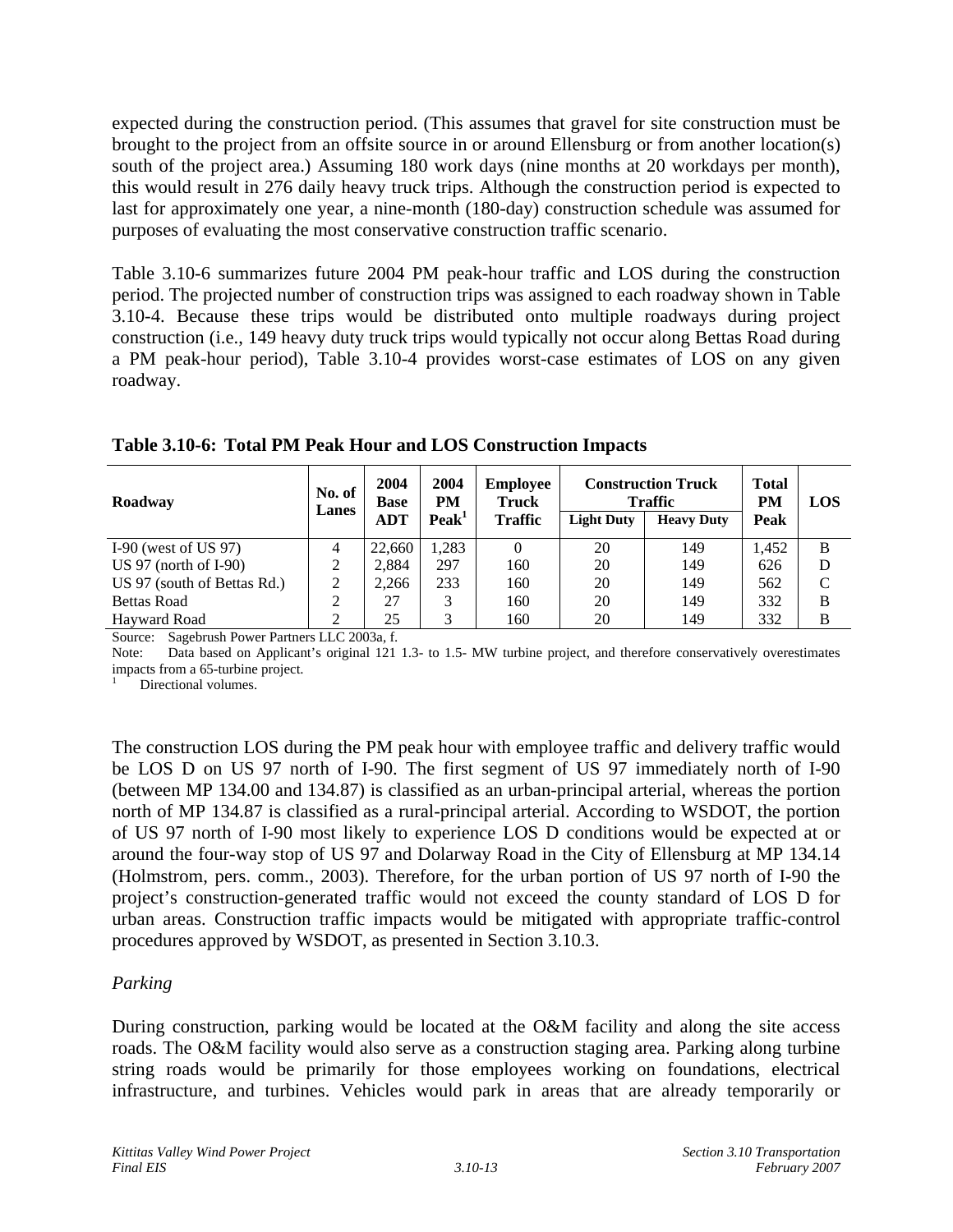permanently disturbed for other construction purposes. No additional ground disturbance would occur solely for parking needs.

It is anticipated that roughly half of all employee vehicles would be parked at the O&M facility and the other half would be dispersed across the various turbine strings. Assuming a peak workforce of 160 people, the worst-case scenario (assuming no carpooling) would require approximately 2 acres for parking. This parking area requirement would be the same under both proposed action scenarios.

### *Hazardous Materials Transport*

Diesel fuel and gasoline are the only potentially hazardous materials that would be used in significant quantities during project construction (approximately 25,000 gallons under each proposed action scenario). The EPC contractor would use fuel trucks to refill construction vehicles and equipment onsite. The fuel trucks would be properly licensed and would incorporate features in equipment and operation such as automatic shut-off devices to prevent accidental spills. Measures to prevent and contain accidental spills resulting from fuel transportation are discussed in Section 3.4, Health and Safety.

#### *Roadway Limitations*

The movement and transport of wind turbine components along state highways is necessary because there is no source for these components close to the project. The required materials and equipment must be shipped into the region from a larger metropolitan area such as Seattle. The wind turbine blades are manufactured as single units and cannot be divided. The proposed route for these superloads is along I-90 and US 97, both of which are state-maintained highways.

Some of the trucks that would deliver construction equipment and materials to the project site would have a gross vehicle weight of up to 105,500 pounds. This would exceed the WSDOT legal load limit. Trucks in excess of legal load limits could degrade the condition of existing roadways.

RCW 46.44.090 allows special permits to be issued for vehicles exceeding the state's maximum size, weight, and load limits. Because KVWPP construction vehicles may exceed this weight limit, special permits in accordance with RCW 46.44.090 would be required for all overweight hauls. For example, WSDOT allows superloads with a special superload permit. A superload is a vehicle or combination with a nondivisible load having a gross weight exceeding 200,000 pounds and/or a total width or height exceeding 16 feet. A permit for these superloads must be submitted in writing, along with an explanation of why the move or transport is necessary, why the load cannot be divided into smaller loads, and a proposed route that is known to be adequate to accommodate this superload.

The Cle Elum River Bridge is height-restricted only in the westbound direction. Therefore, this bridge would not restrict loaded trucks carrying oversize equipment traveling eastbound on I-90 to the project site.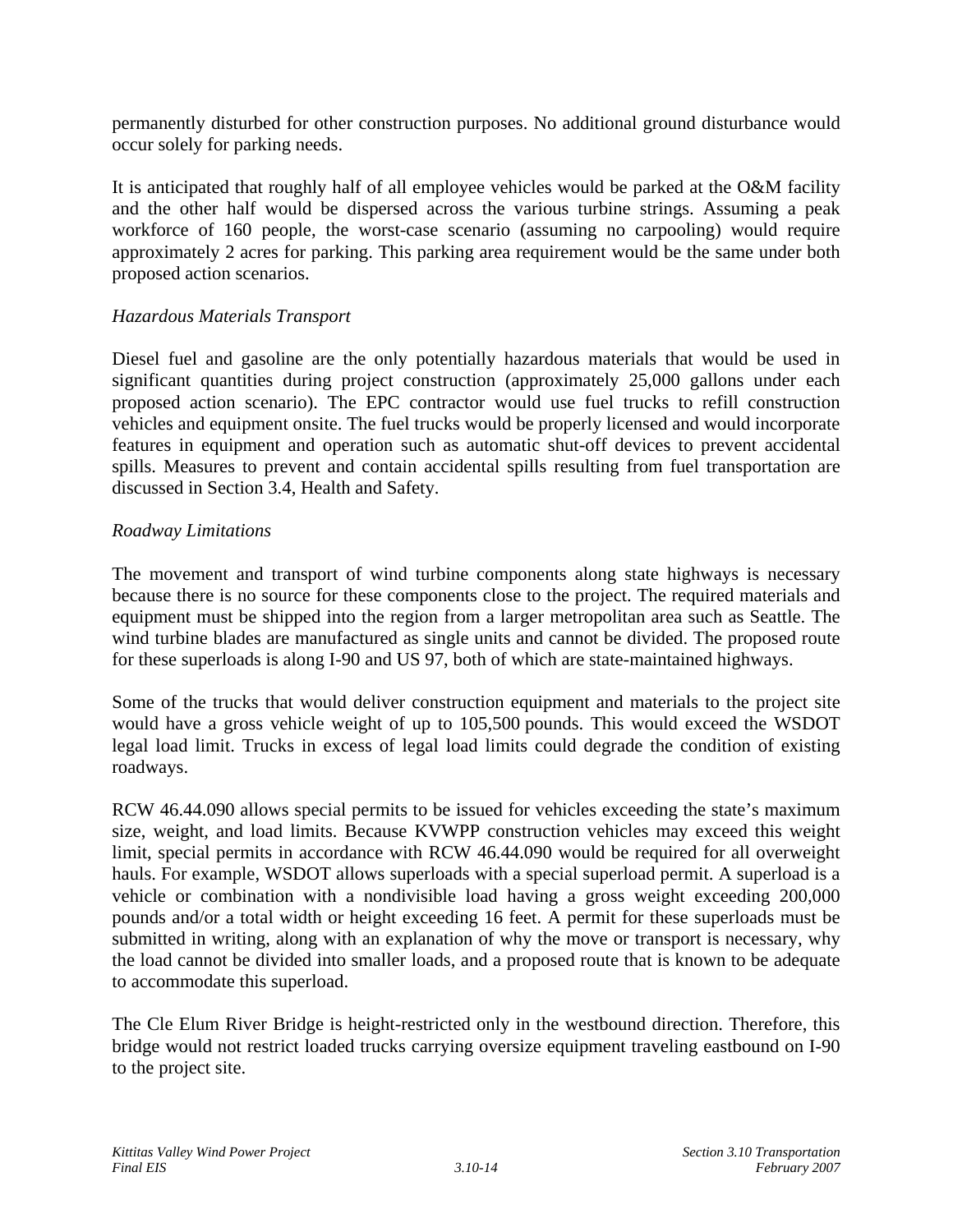#### *Roadway Navigation Hazards*

WSDOT staff visited the project site in the spring of 2003. On the basis of that visit, WSDOT gave preliminary approval to two project access points at private approaches on the east side of US 97: one adjacent to Elk Springs Road at MP 144.56 and one at MP 145.9. The access point at MP 144.56 would be temporary and removed after construction. WSDOT recommended access at MP 145.9 after reviewing project plans and visiting the project site. The access point at MP 145.9 has good sight distance and a widened shoulder that would aid in delivery of oversized equipment and construction materials (WSDOT 2003b). A third access point off US 97 would be at MP 144.73 at the intersection of US 97 and Bettas Road. The sight distance at the public road intersection with Bettas Road and at the private access connections exceeds the minimum sight distance requirements set forth in the WSDOT Design Manual, Chapter 9 (WSDOT 2003c).

Construction vehicles would not use private roadways used by residents who live in or visit the project area, such as Elk Springs Road and Cricklewood Lane. However, given the potential volume of truck trips generated during construction, the additional vehicular and construction traffic attributable to the project could temporarily increase the risk of accidents in the project area. The risk of accidents would be greatest along routes where construction vehicles would share the roadway with other vehicles, such as along Bettas Road or US 97. A Transportation Management Plan would be submitted to EFSEC for review and approval before construction, and that plan would include measures to minimize impacts of construction-related traffic (see Section 3.10.3, Mitigation Measures).

The Cle Elum and Ellensburg School Districts indicate that their buses use US 97 and some stop on the route where shoulders are provided. Given that construction-related traffic is not anticipated to increase total truck volume along the highways by more than 15% over the current level and this increase would be for a short period, it is not expected to cause problems for school bus service in the area.

# *Aviation Hazards*

Temporary construction equipment such as cranes and derricks that may be used during construction of the proposed towers could pose a hazard to aviation safety during the construction period. The FAA has reviewed and approved use of proposed construction equipment at the site and has issued "Determinations of No Hazard to Air Navigation" for the project. FAA permits are discussed in further detail below.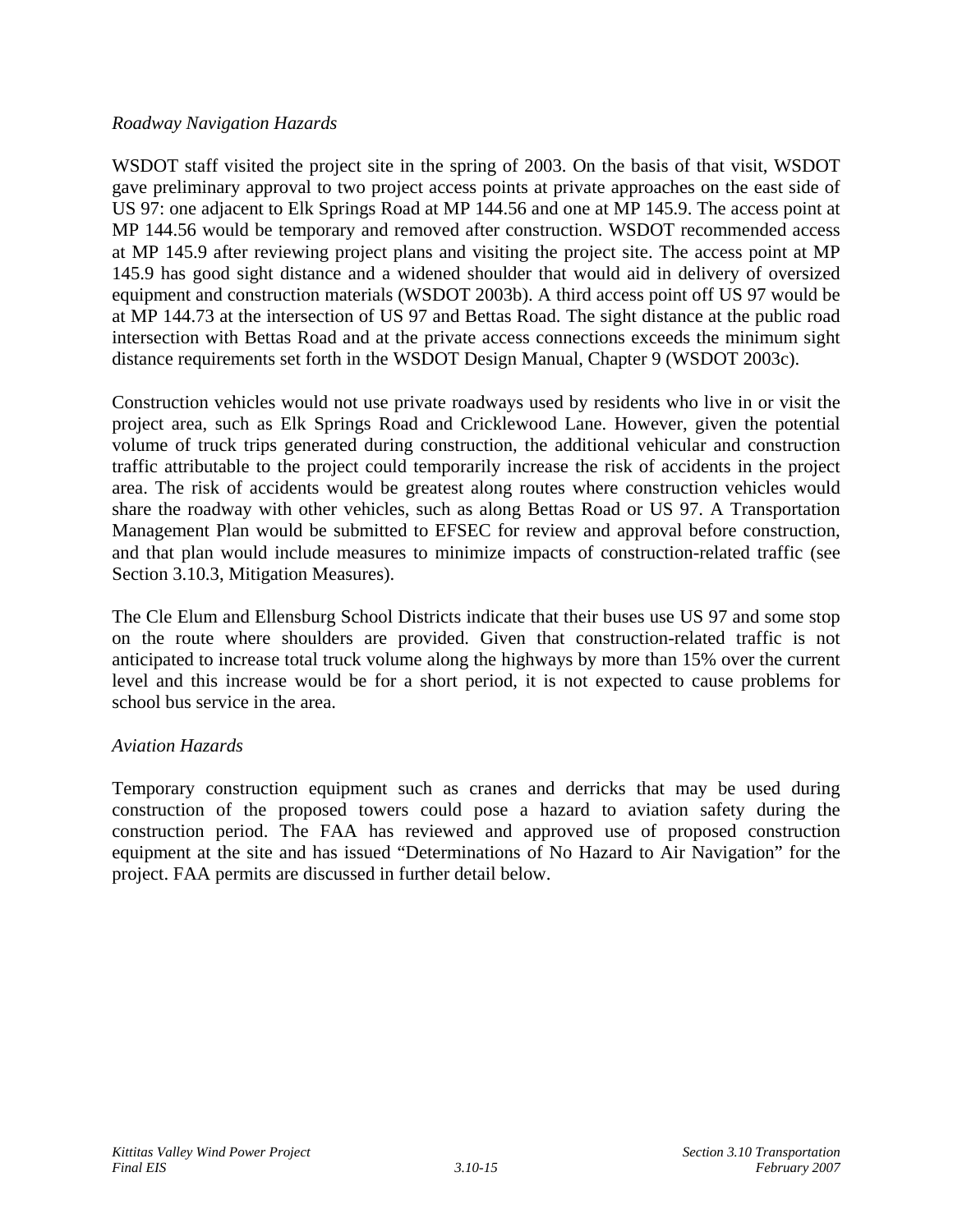#### Operations and Maintenance Impacts

# *Traffic*

The project would operate continuously (24 hours per day, 7 days per week) using an automated system. It would employ an estimated 12 to 14 full-time workers. The operations crew would normally work 8-hour days Monday through Friday, with one person working half days on the weekends. The maximum number of vehicle trips associated with workers commuting to and from the O&M facility on paved state and county roads would be 40 during a 24-hour period. Traffic between the O&M facility and the individual turbines on the new and upgraded private gravel roads would be minimal during operations. This source of traffic would consist of weekly or less frequent trips to turbines for maintenance and repair (Sagebrush Power Partners LLC 2003a, Section 3.2.4).

Future traffic volumes and LOS on public roads during the operations and maintenance phase of the project were estimated for two buildout years: 2004 (start of operations) and 2030. Future year 2030 volumes were estimated using a 2% growth factor. This growth factor is considered reasonable because of the area's rural nature and is based on growth factors developed for other projects in Kittitas County.

Table 3.10-7 presents estimated current and future traffic volumes and LOS during the operations and maintenance phase of the project. As shown in Table 3.10-7, all roadways would operate at LOS C or better during evening peak conditions. According to the Applicant, the LOS of unsignalized intersections in the area would probably continue to operate at acceptable levels in the future.

The total projected number of operations and maintenance trips were assigned to each roadway shown in Table 3.10-7. Because these trips would be distributed onto multiple roadways during project operations, Table 3.10-7 provides conservative estimates of LOS.

|                           | 2001 Existing<br><b>PM Peak</b> |            | 2004 PM Peak<br>without Project |            | 2004 PM Peak<br>with Project |            | 2030 PM Peak<br>without Project<br>(Horizon Year) |            | 2030 PM Peak<br>with Project<br>(Horizon Year) |            |
|---------------------------|---------------------------------|------------|---------------------------------|------------|------------------------------|------------|---------------------------------------------------|------------|------------------------------------------------|------------|
|                           | <b>Traffic</b>                  | <b>LOS</b> | <b>Traffic</b>                  | <b>LOS</b> | <b>Traffic</b>               | <b>LOS</b> | <b>Traffic</b>                                    | <b>LOS</b> | Traffic                                        | <b>LOS</b> |
| $I-901$ (west of US 97)   | .210                            | B          | 1.283                           | B          | 1.303                        | B          | 1,912                                             |            | 1.932                                          | C          |
| US 97 (north of $I-90$ )  | 280                             | C          | 297                             | C          | 317                          | C          | 442                                               |            | 462                                            | C          |
| US 97 (south Bettas Road) | 220                             | C          | 233                             | C          | 253                          | C          | 348                                               |            | 368                                            | C          |
| <b>Bettas Road</b>        |                                 | A          |                                 | А          | 23                           | A          |                                                   | A          | 25                                             | A          |
| Hayward Road              |                                 | А          |                                 | А          | 23                           | A          | 4                                                 | А          | 24                                             | A          |

# **Table 3.10-7: Existing and Future Daily Peak-Hour Traffic Volumes and LOS with and without Project**

1 Directional volumes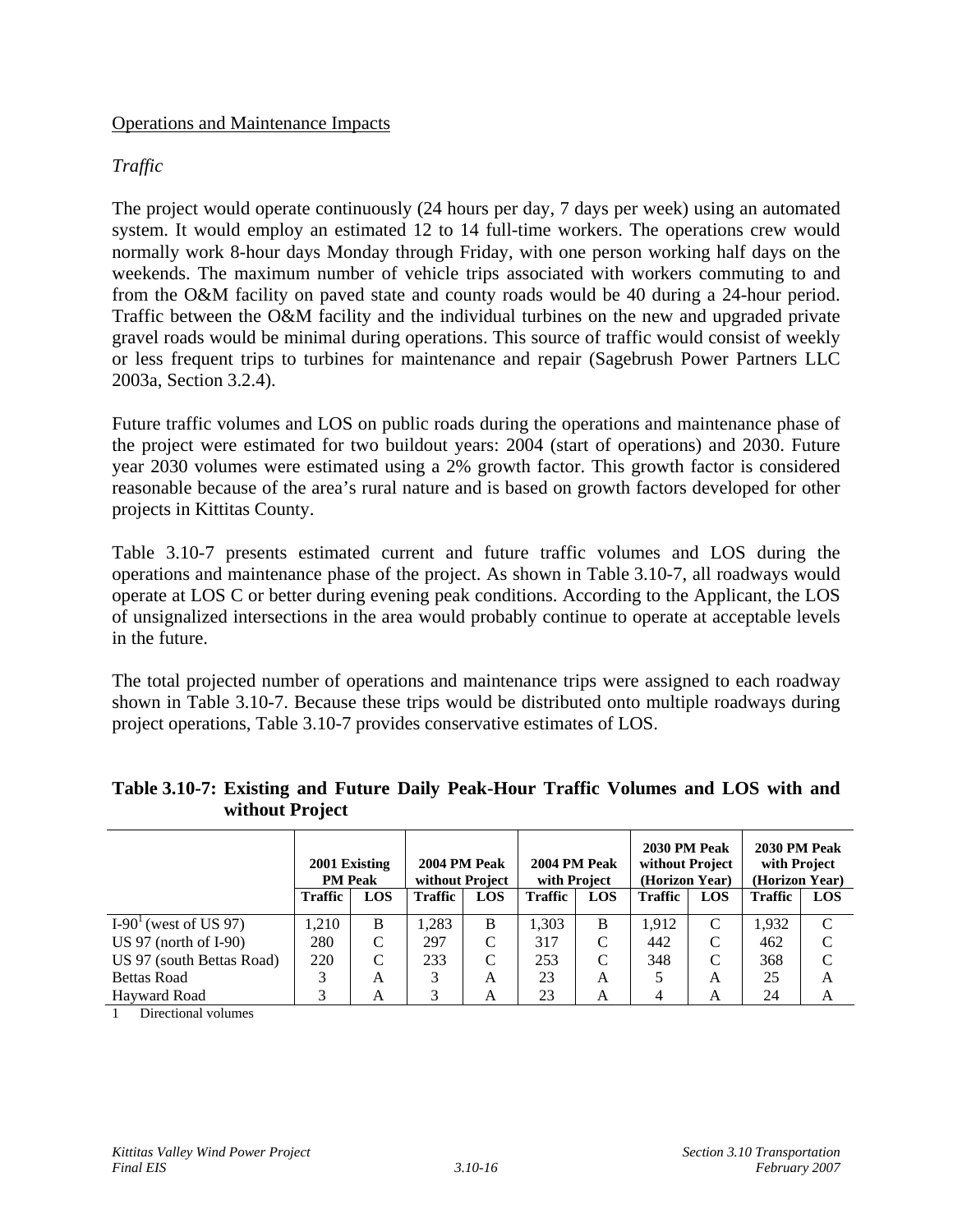### *Parking*

During the operational phase, employees would park at the O&M facility parking lot. With an anticipated operations workforce of 12 to14 people, plus occasional visitor and delivery vehicles, no more than 25 vehicles are expected to be parked at the facility at any one time. A visitor kiosk is also planned at the O&M facility, which would provide tourists a safe place to view and learn about the wind turbines. Parking requirements for this visitor kiosk would be accommodated by parking spaces at the O&M facility. However, as described below under Tourism-Induced Traffic, the number of vehicle trips, both buses and private cars that would be associated with the KVWPP as a tourist attraction is unknown. Therefore, the proposed O&M facility parking lot may not be sufficient to accommodate future parking needs of both project employees and potential tourists. Mitigation measures for this potential impact are recommended in Section 3.10.3.

# *Hazardous Materials Transport*

No substantial quantities of industrial materials would be brought onto or removed from the project site during project operations. The only materials that would be brought onto the site would be those related to maintenance and/or replacement of project facilities (e.g., nacelle or turbine components, electrical equipment). Hazardous materials transported to the site include minimal amounts of lubricating oils, hydraulic fluids, and mineral oil (see Section 3.5, Energy and Natural Resources).Waste fluids would need to be changed infrequently (generally less than once per year and sometimes only once every five years), and therefore would not result in a safety risk associated with hazardous materials transport.

#### *Roadway Limitations*

Vehicles used during operations and maintenance of the proposed project would primarily be from employees commuting to and from the site and are not expected to exceed state or county legal roadway load limits. Therefore, these trips would not contribute to degradation of roadway conditions.

#### *Road Navigation Hazards*

During the EIS scoping process, concerns were raised about the project's effects on the ability of motorists traveling northbound on US 97 to turn left onto Bettas Road. This intersection would be the entry to the proposed O&M facility as well as to a public viewing area. According to WSDOT, the intersection has good sight distance on US 97, but does not have turn lanes (WSDOT 2003b). Projected traffic volumes during project operations could result in increases in the number of accidents at this intersection.

Another concern raised during the scoping period is the safety risk to motorists of ice from the turbine blades falling onto nearby public and private roadways during winter months. Measures to reduce this risk are addressed in Section 3.4, Health and Safety.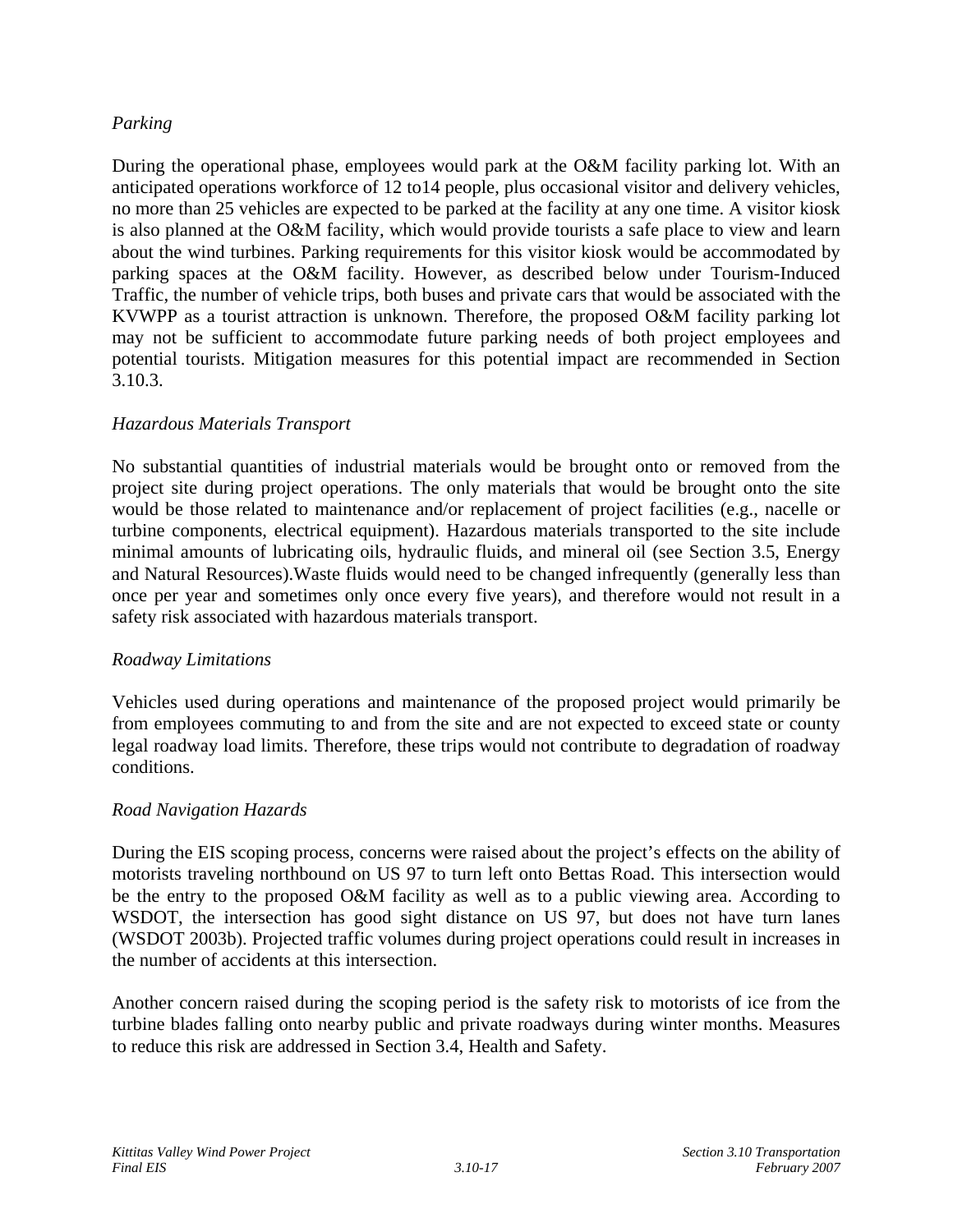#### *Aviation Hazards*

In February 2004, Aviation Systems Inc. undertook a study of the KVWPP's relationship to VFR air traffic patterns at Bowers Field (Aviation Systems Inc. 2004). According to this study, aircraft are defined as Category A, B, C, or D aircraft based primarily on their design speed range for approaching airports. Figure 3.10-2, Bowers Field Protected Airspace with Existing VFR Traffic Pattern, shows that the proposed KVWPP would not have an impact on protected airspace for Category A through D traffic patterns at Bowers Field. All traffic using existing approach and departure procedures to and from Bowers Field stay well clear of the KVWPP project area. Therefore, the proposed wind turbines would not be in conflict with arriving or departing aircraft operating under either existing instrument flight rule (IFR) or VFR procedures.

The FAA must be notified of construction or alteration of a structure that may affect the National Airspace System (NAS) as required under 14 CFR part 77. A Notice of Proposed Construction or Alteration Form (FAA Form 7460-1) must be completed. Any temporary or permanent structure, including all appurtenances, that exceeds an overall height of 200 feet above ground should be marked and/or lighted. FAA recommendations on marking and/or lighting structures can vary depending on terrain features, weather patterns, geographic location, and in the case of wind turbines, the number of structures and overall layout of design (FAA 2000).

The FAA has reviewed plans for the proposed project (under the 330-foot turbine scenario) to determine if it has the potential to interfere with local air traffic operations and issued "Determinations of No Hazard to Air Navigation" (numbers 2002-ANM-1017-OE through 2002- ANM-1206-OE) on August 21, 2002. The FAA issued separate no hazard determinations for each proposed wind power and meteorological tower using two types of determinations: one type concluded that the tower would not require lighting, the second type concluded that it did. A copy of each type of no hazard determination (for proposed turbines G1 and G2) is included in Appendix C (Transportation).

The FAA determinations were based on the number, sizes, and dimensions of turbines proposed for the 330-foot turbine scenario (i.e., 1.5-MW turbines). According to the FAA permits, "any future construction or alteration, including increase to heights, power, or the addition of other transmitters, requires separate notice to the FAA." Prior to beginning construction of the project, the Applicant would submit the final turbine layout and turbine specifications to the FAA to secure the required "Determinations of No Hazard to Air Navigation".

# *Road Maintenance and Public Access*

The Applicant would construct a road system on the project site, with site access roads from the turbine locations to US 97, Bettas Road, or Hayward Road. The Applicant would be responsible for maintenance of turbine string access roads, access ways, and other roads built to construct and operate the project.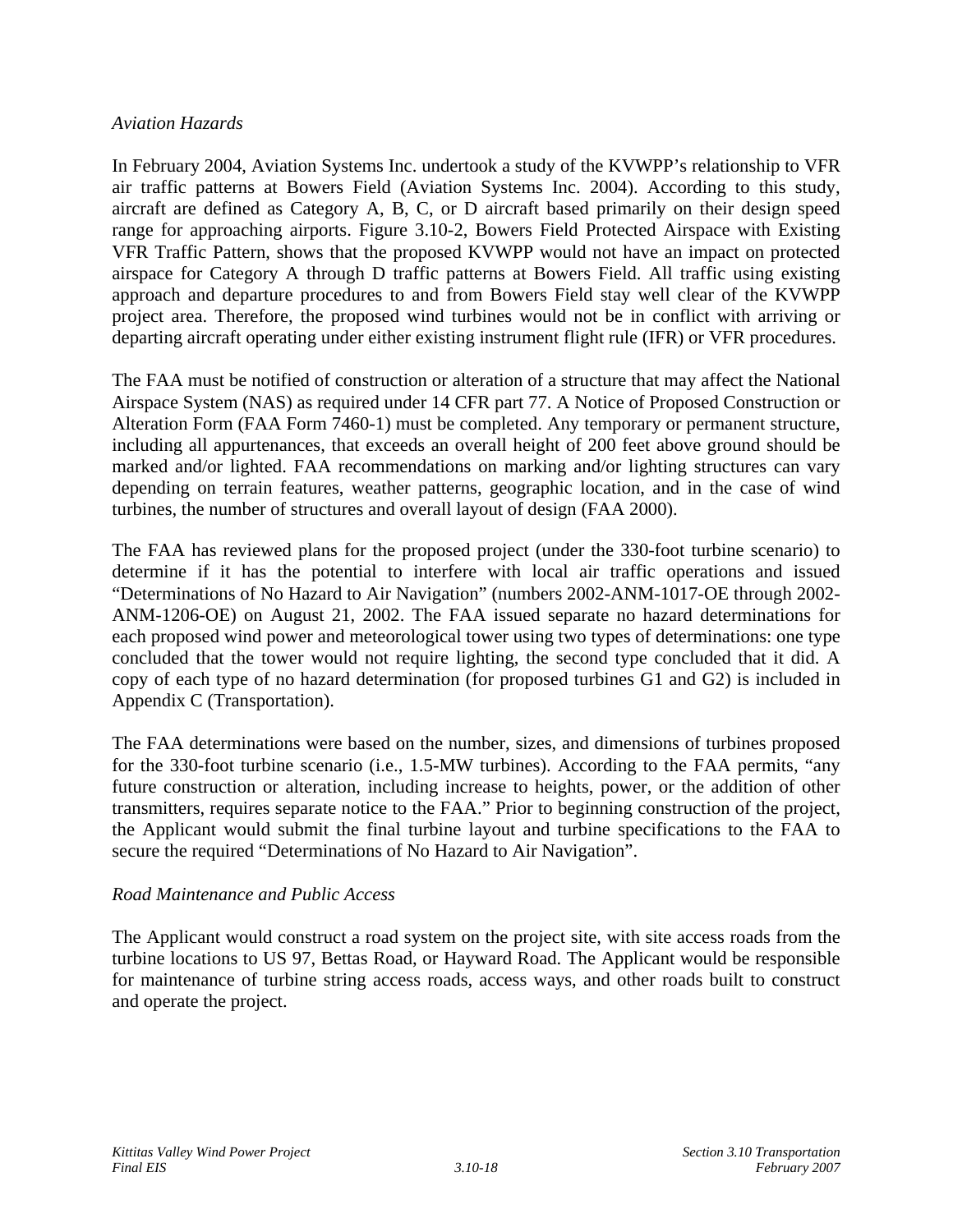Figure 3.10-2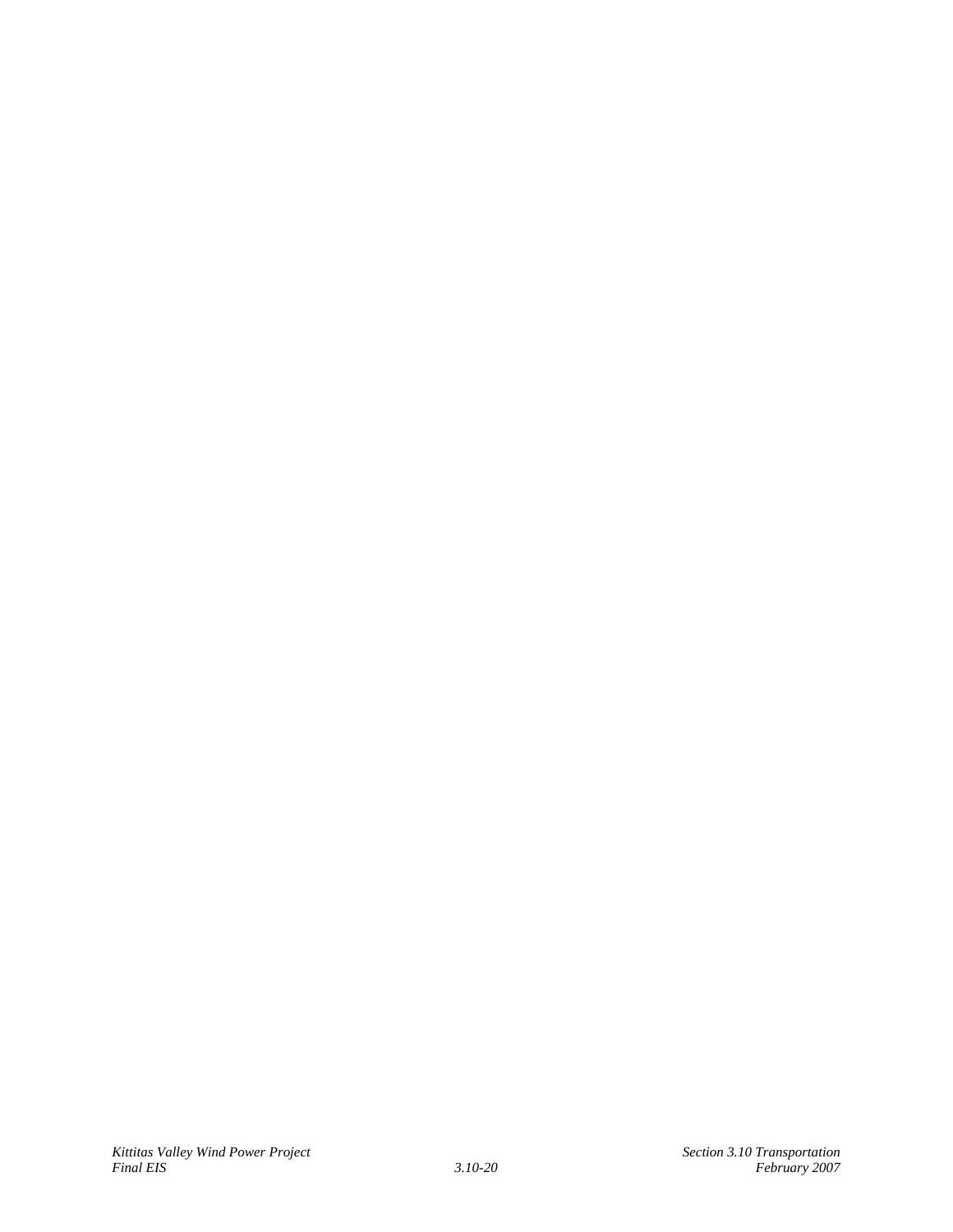The only multipurpose rights-of-way (ROWs) envisioned for the project involves a 1-mile section of the existing Bonneville ROW between Hayward Road and the proposed Bonneville substation and turbine string E (see Figure 2-1). This ROW is currently a dirt road and is not heavily used by Bonneville. The Applicant's plans for upgrading this ROW are discussed in Section 3.10.3, Mitigation Measures.

During the EIS scoping process, members of the public requested that the EIS describe future uses of project maintenance roads and whether they could be used as residential access routes through leased property, as well as address the project's impacts on roads currently closed for the winter. According to the Applicant, turbine maintenance roads would be available for the use of the fee owners of the affected parcels. The Applicant would also provide a master key to local emergency responders to allow access to all project maintenance roads (Sagebrush Power Partners LLC 2003c).

The northern portion of Hayward Road is the only public road that the Applicant proposes to use for project construction and operations that is currently closed for the winter. The Applicant has proposed measures to upgrade and maintain this roadway through all phases of the project (see Section 3.10.3, Mitigation Measures). The Applicant has no plans to upgrade the southern portion of Hayward Road and does not propose to use the southern portion of Hayward Road for project construction or operations. However, the Applicant has proposed to monitor traffic levels before and after project construction to determine if the project's tourist-generated traffic (see below) would exceed the AASHTO trigger point (i.e., ADT count of 150 or higher) to justify upgrades to Hayward Road (see Section 3.10.3, Applicant Proposed Mitigation Measures).

There would be no public access to project facilities on privately owned land during construction, operations and maintenance, or decommissioning of the project. Any access provisions for project facilities located on land owned by Washington DNR would be arranged in coordination with DNR, in conjunction with the Applicant's land lease, and according to agency guidelines. Appropriate measures to protect public safety would be incorporated in any access provisions for DNR lands in the project site.

# *Tourism-Induced Traffic*

During the EIS scoping process, members of the public requested that the traffic impacts associated with tourism generated by project operations be addressed as part of the EIS analysis. Tourists who visit the project area could affect local traffic patterns and road safety. The Kittitas County Department of Public Works specifically requested that the EIS address the impacts of tourism on Bettas and Hayward roads.

As is occurring in southeast Washington at the wind turbine development near Walla Walla, visits to the project area by tourists can be expected. Examples of potential environmental effects attributable to increased tourism include degradation of the level-of-service on project area roadways such as US 97 and Bettas Road from increased automobile and bus trips and increased demand for parking at the O&M facility/public viewing area. However, the specific number of vehicle trips, both buses and private cars that would be associated with the KVWPP as a tourist attraction is unknown. Similarly, it is unknown to what extent visitors attracted to the project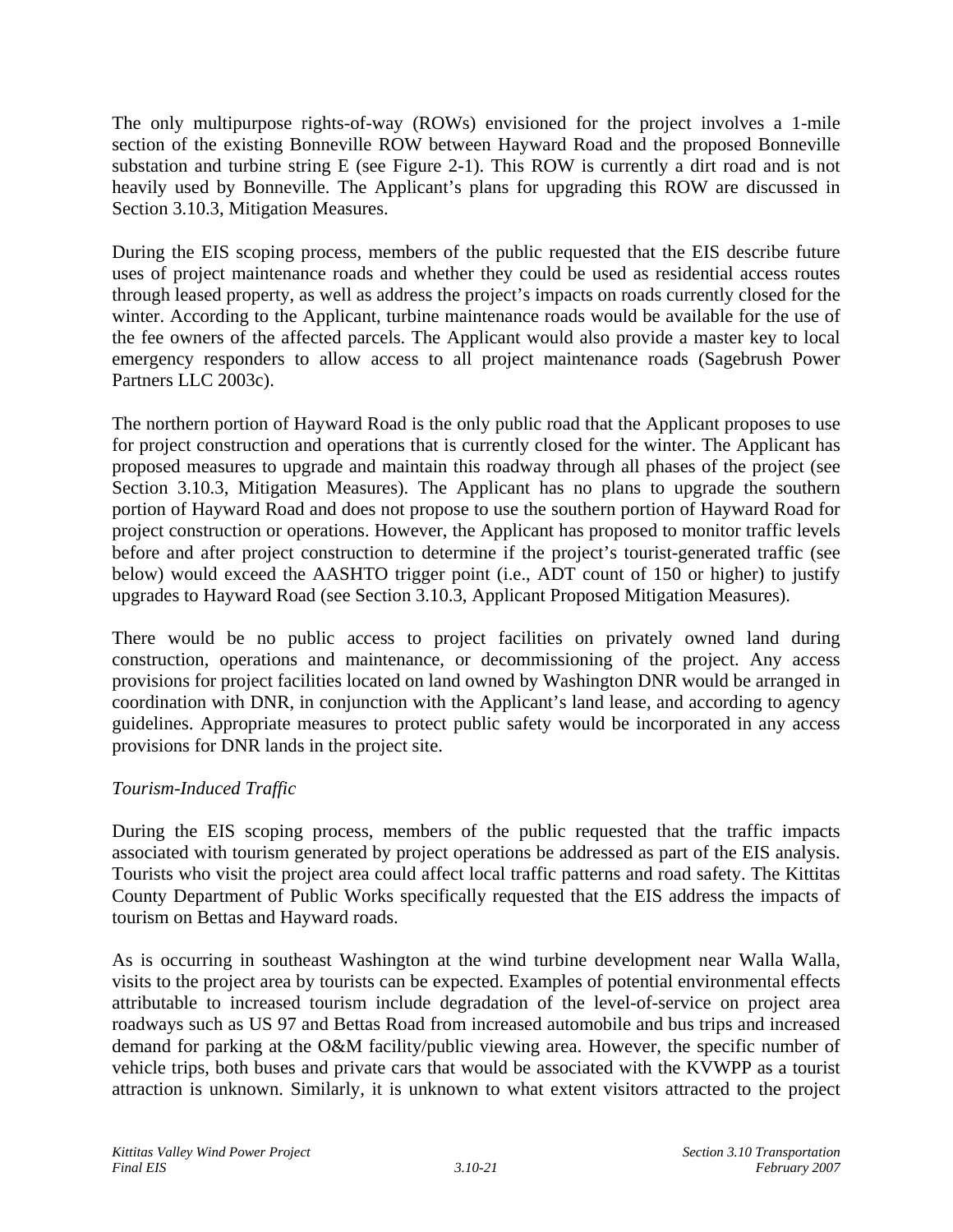area would represent new tourists that otherwise would not have visited the area. However, as described in Section 3.7, it is reasonable to assume that potential visitation to the KVWPP would be considerably less than the 10,000 to 12,000 annual visitors reported for the Wind Mill Tours operation in Palm Springs. The Applicant proposes to construct an information kiosk and public viewing area near the proposed O&M facility off Bettas Road (see Section 3.10.3, Mitigation Measures). This kiosk and other proposed measures would minimize potential tourist-generated traffic impacts on state and county roads.

### Decommissioning Impacts

Impacts from decommissioning activities would be similar to those for construction. However, assuming that the roadways would remain in place, heavy vehicle trips would primarily consist of trucks carrying wind turbines and transformers and the resulting workforce and vehicle trips would be smaller. Mitigation at the time of decommissioning would be implemented and would likely be similar to that recommended for construction.

#### **Offsite Alternatives**

#### Alternative 1: Swauk Valley Ranch

Potential impacts of construction include traffic delays and degradation of the road surface caused by trucks delivering tower components. Most construction traffic would travel to the site using I-90, SR 10, and the Kittitas County road network. Construction-related parking would be located at an appropriate, designated area or along site access roads.

Wind turbine components would need to be transported along state highways from a larger metropolitan area such as Seattle. Trucks delivering construction equipment and materials to the project site would exceed the WSDOT legal load limit, requiring special permits to be issued for vehicles exceeding the state's maximum size, weight, and load limits.

Trips generated by onsite workers present during operation would not affect the existing level of service at local intersections. The wind towers would be closer to I-90 compared to the Kittitas Valley site, and it is anticipated that some travelers on I-90 would leave the freeway to take a closer look at the facility.

A detailed evaluation of potential airspace conflicts has not been completed for the Swauk Valley Ranch alternative.

#### Alternative 2: Springwood Ranch

Due to the very low existing traffic volumes, the traffic generated by construction would not affect level of service on local roads in the project area and there would be few opportunities for slow-moving trucks delivering turbine components to delay local traffic. Potential impacts of construction include degradation of the road surface caused by trucks delivering tower components. In addition, the delivery of turbine components might be difficult due to the physical constrictions of the Elk Heights interchange and the adjacent intersection of Elk Heights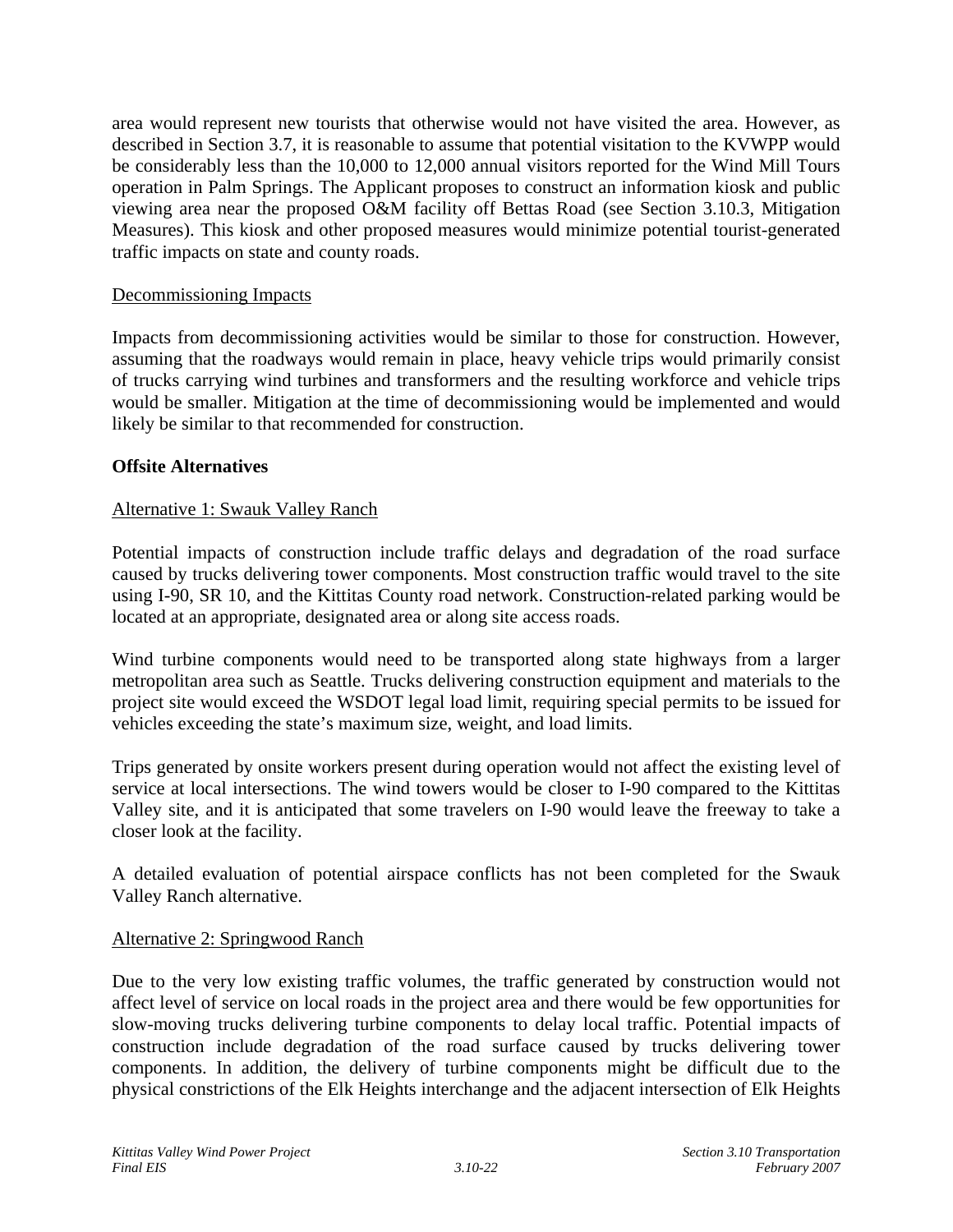Road and Thorp Prairie Road. The Thorp Prairie Road has numerous horizontal and vertical curves that might be problematic for transporters with low clearances. Increases in traffic could result in an increase in accidents in the project area.

Trips generated by onsite workers present during operation would not affect the existing level of service at local intersections. The wind towers would be closer to I-90 compared to the Kittitas Valley site, and it is anticipated that some travelers on I-90 would leave the freeway to take a closer look at the facility.

A detailed evaluation of potential airspace conflicts has not been completed. However, based on the project site location, it does not appear that a wind energy project at the Springwood Ranch site would interfere with air traffic or airspace at either Bowers Field or the Cle Elum Municipal Airport.

# **No Action Alternative**

Under the No Action Alternative, the project would not be constructed or operated, and the environmental impacts described in this section would not occur. The No Action Alternative assumes that future development would comply with existing zoning requirements for the project area, which is zoned Agriculture-20 and Forest and Range.

Background growth projections (without the project) are based on past county and state growth and take into account any known large capital projects. A 2% growth factor was assumed in establishing impacts on future background levels of traffic.

Local policies are intended to maintain public road service at or above an accepted level of service determined by the county. Roadways that would experience heavy truck traffic can be assessed on an individual basis by the county during the project. All of the roadways in the study boundaries currently provide LOS C or better.

Table 3.10-8 describes the existing and future daily peak-hour traffic volumes and LOSs without any project traffic impacts. It is estimated that during the peak hour in 2004, all roadways in the project vicinity would function at LOS C or better without the project.

#### **Table 3.10-8: Existing, Future Daily, and Peak-Hour Traffic Volumes and LOS without Project**

| Roadway                     | No. of | Daily  |        | <b>Estimated Directional Peak Hour without</b><br><b>Project</b> |            |       |            |  |  |
|-----------------------------|--------|--------|--------|------------------------------------------------------------------|------------|-------|------------|--|--|
|                             | Lanes  | 2001   | 2004   | 2001                                                             | <b>LOS</b> | 2004  | <b>LOS</b> |  |  |
| I-90 (west of US $97$ )     |        | 22,000 | 22,660 | 1,210                                                            | B          | 1.283 | B          |  |  |
| US 97 (north of $I-90$ )    |        | 2,800  | 2,884  | 280                                                              | C          | 297   |            |  |  |
| US 97 (south of Bettas Rd.) |        | 2,200  | 2,266  | 220                                                              | C          | 233   |            |  |  |
| <b>Bettas Road</b>          |        | 26     | 27     |                                                                  | A          |       | А          |  |  |
| <b>Havward Road</b>         |        | 24     | 25     |                                                                  |            |       |            |  |  |

Source: WSDOT 2001; City of Cle Elum 2001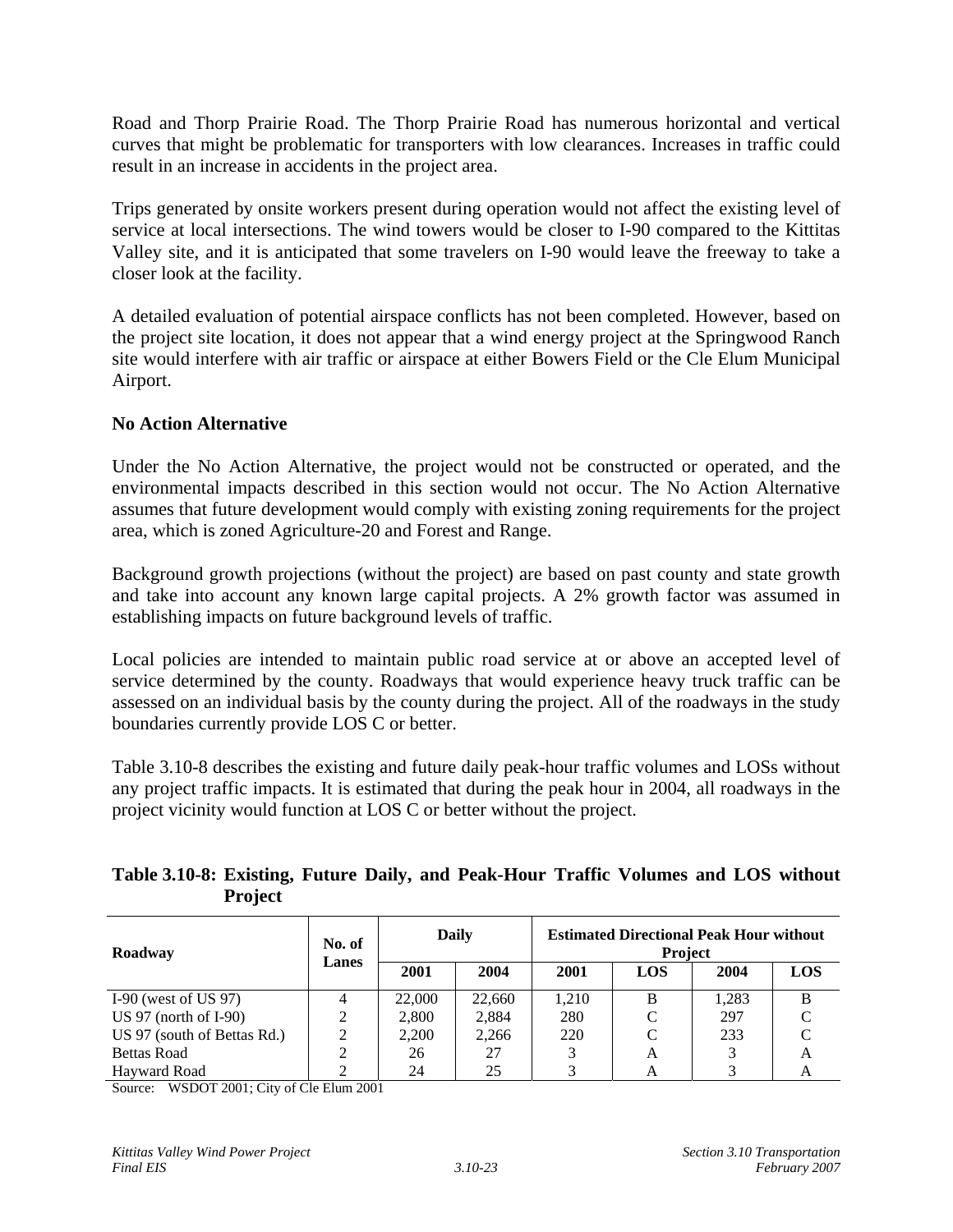If the proposed project is not constructed, additional renewable and nonrenewable energy facilities may have to be constructed to meet the region's need for power. The intensity and significance of transportation impacts would depend on the site-specific design and location of such projects and current transportation services available in the vicinity of the sites.

# **3.10.3 Mitigation Measures**

# **Proposed Action**

# Mitigation Measures Proposed by the Applicant

# *Construction Traffic Control*

The following mitigation measures are proposed to reduce the impact of project construction on roadway traffic in the region:

- The Applicant would prepare a Transportation Management Plan (TMP) that would be reviewed and approved by WSDOT and Kittitas County. The TMP would direct and obligate the contractor to implement procedures that would minimize traffic impacts;
- The TMP would include coordination between project-related construction traffic and WSDOT planned construction projects;
- Any oversize or overweight vehicles would comply with applicable state and county requirements, as permitted by WSDOT and Kittitas County.
- The Applicant would provide notice to landowners when construction takes place to help minimize access disruptions;
- The Applicant would provide proper road signs and warnings of "Equipment on Road," "Truck Access," or "Road Crossings";
- When slow or oversized wide loads are in transit to and from the site, advance signs and traffic diversion equipment would be used to improve traffic safety. Pilot cars would be used as WSDOT codes dictate depending on load size and weight. Permits would be obtained for these oversized or overweight vehicles as required by WSDOT and Kittitas County;
- The Applicant would construct necessary site access roads and entrance driveways that would be able to service truck movements of legal weight;
- The Applicant would encourage carpooling for the construction workforce to reduce traffic volume;
- In consultation with Kittitias County, the Applicant would provide detour plans and warning signs in advance of any traffic disturbances;
- The Applicant would employ flaggers as necessary to direct traffic when large equipment is exiting or entering public roads to minimize risk of accidents;
- One travel lane would be maintained at all times.
- During construction, the Applicant would not restrict the flow of traffic for more than 20 minutes.
- The Applicant would apply for County driveway access permits for entryways, which would be wide enough to accommodate large loads during construction.
- The Applicant proposes to place signs in key locations to direct construction traffic away from SR 10 and the southern portion of Hayward Road.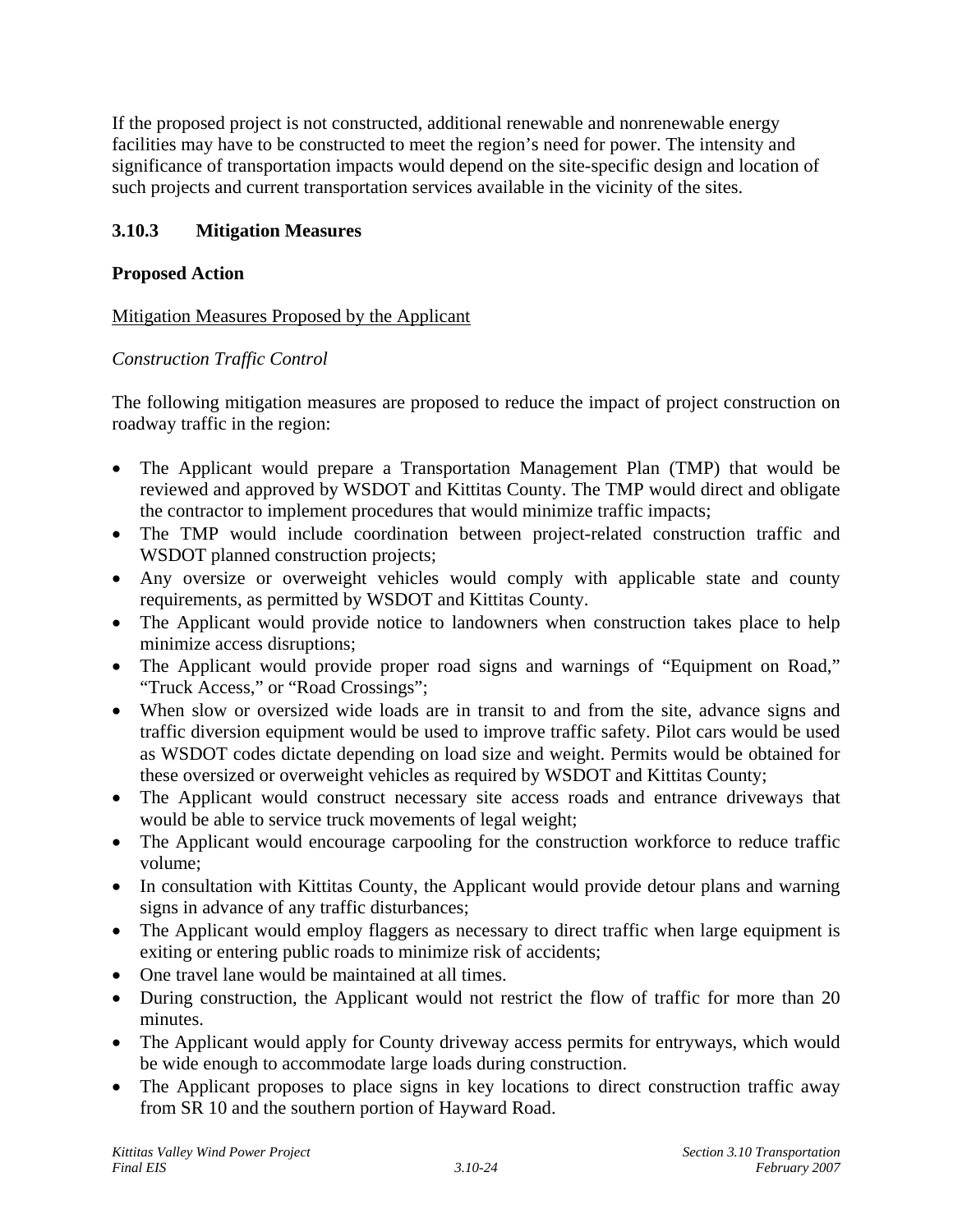# *Hazardous Materials Transport*

• Transportation of hazardous materials would be conducted in a manner that protects human health and the environment and is in accordance with applicable federal and WSDOT requirements.

# *Access Road Construction*

The access road from US 97 would be constructed with slopes and culverts designed according to WSDOT and Washington State access management standards under Title 468 WAC and Chapter 47.50 RCW. Access from county roads (Bettas or Hayward) would also be constructed with the appropriate slopes and culverts in accordance with Kittitas County standards.

# *Roadway Maintenance*

- The Applicant proposes to upgrade the northern portion of Hayward Road prior to construction to allow passage of heavy equipment and trucks and to restore this portion of Hayward Road to a condition equal to or better than its present condition after construction is completed;
- The Applicant would consult with the Kittitas County Department of Public Works to determine the specific requirements for any improvement and restoration to Hayward Road (and any other county roads used by the project);
- The Applicant proposes to take responsibility for ongoing maintenance to the northern portion of Hayward Road (approximately one mile of road) during project construction and operation to ensure that any damage to the road due to the project is repaired;
- The Applicant would also be responsible for maintaining turbine string access roads, access ways, and other roads built to construct and operate the project;
- If snow removal is required to support project construction or operations, it will be performed only by snow removal equipment operators with a valid County permit and conducted to ensure that it is performed safely and in a manner that does not degrade road conditions;
- The Applicant proposes to perform a joint inspection with the County Department of Public Works to photograph and video record Hayward Road conditions before and after construction. The purpose of this inspection is to ensure that after construction is complete this road is reinstated to as good or better condition as it existed prior to construction activities. Specifically, at the intersection of Hayward and Bettas Roads, the Applicant proposes to widen the radius and build out this section of gravel road, at the expense of the project, to allow large construction vehicles to safely maneuver around this corner. After construction is complete, the Applicant proposes to reinstate this gravel intersection to comply with Kittitas County Road Standards, also at the expense of the project (Taylor, pers. comm., 2004);
- The Applicant plans to submit an Application for Proposed Use of ROW to Bonneville for joint use of the 1-mile section of ROW between Hayward Road and the proposed Bonneville substation and turbine string E. With Bonneville approval, the Applicant proposes to upgrade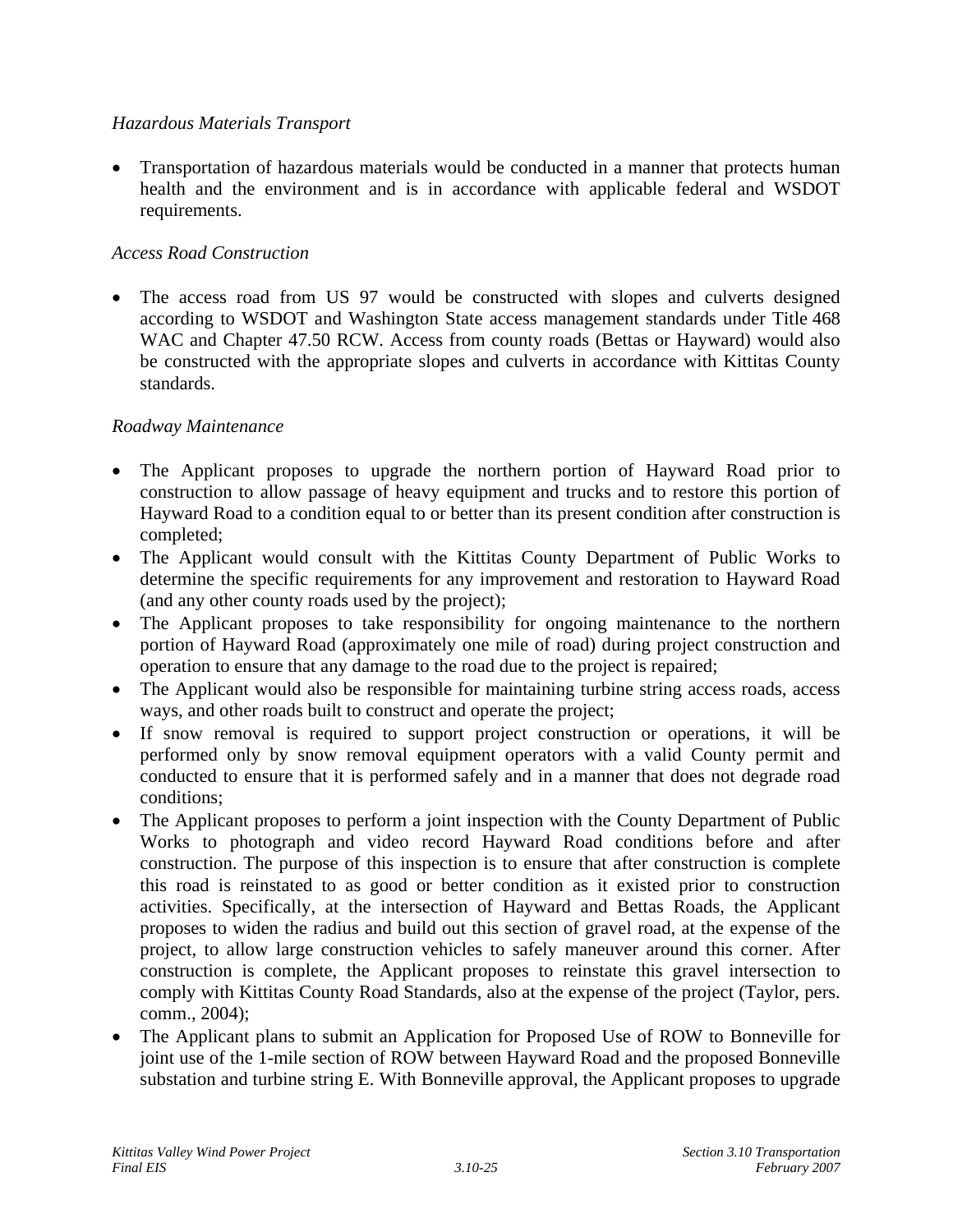this section of ROW from dirt to gravel surface and would assume responsibility for maintenance of this section of ROW.

# *Tourism-Induced Traffic*

- The Applicant proposes to construct an information kiosk and public viewing area near the proposed O&M facility off Bettas Road. Signs would be provided to direct tourists to this site (see Section 2.2.3, Facilities). This measure would minimize tourist-generated traffic impacts on county roadways;
- The Applicant proposes to monitor traffic levels before and after project construction to determine if the project results in a traffic increase above the 150 ADT level on Hayward Road. In the event the project boosts local tourist traffic above 150 ADT as measured by a third party, the Applicant agrees that the project would be responsible for making provisions to first attempt to reduce this amount of traffic to below 150 ADT within the first year following project operation. If it is not possible to achieve a reduction to below 150 ADT through signage or other means, the Applicant would agree to pay a pro rata share of the costs to improve Hayward Road. The cost would be based on the amount of additional new traffic introduced solely by the project above the 150 ADT level on this road (Taylor, pers. comm., 2004);
- The Applicant proposes to place signs in key locations to direct tourist traffic away from SR 10 and the southern portion of Hayward Road.

# *Traffic Safety*

In the absence of projected increased traffic volumes at the intersection of US 97 and Bettas Road, WSDOT recommends the following mitigation measure to improve traffic safety at this intersection during project operations (WSDOT 2003b):

- WSDOT would monitor the incidence of traffic accidents at the intersection of US 97 and Bettas Road. If, within a five-year time period, WSDOT determines that channelization improvements at the intersection of US 97/Bettas Road are necessary to reduce accidents caused by additional turning traffic, the Applicant should be responsible for all costs associated with the safety improvement. The safety improvement would be limited to a northbound left-turn lane, a southbound right-turn lane, or both. The time period for monitoring would begin at the time of development approval;
- If a development is proposed during the five-year period that would contribute significant turning traffic at Bettas Road, WSDOT would encourage the County to assess a proportionate share of the financial responsibility for the turn lane improvement. Otherwise, if the turn lane is warranted during the five-year period, and no other development activity has occurred, WSDOT expects the Applicant to fund the entire cost of the improvement (Holmstrom, pers. comm., 2004);